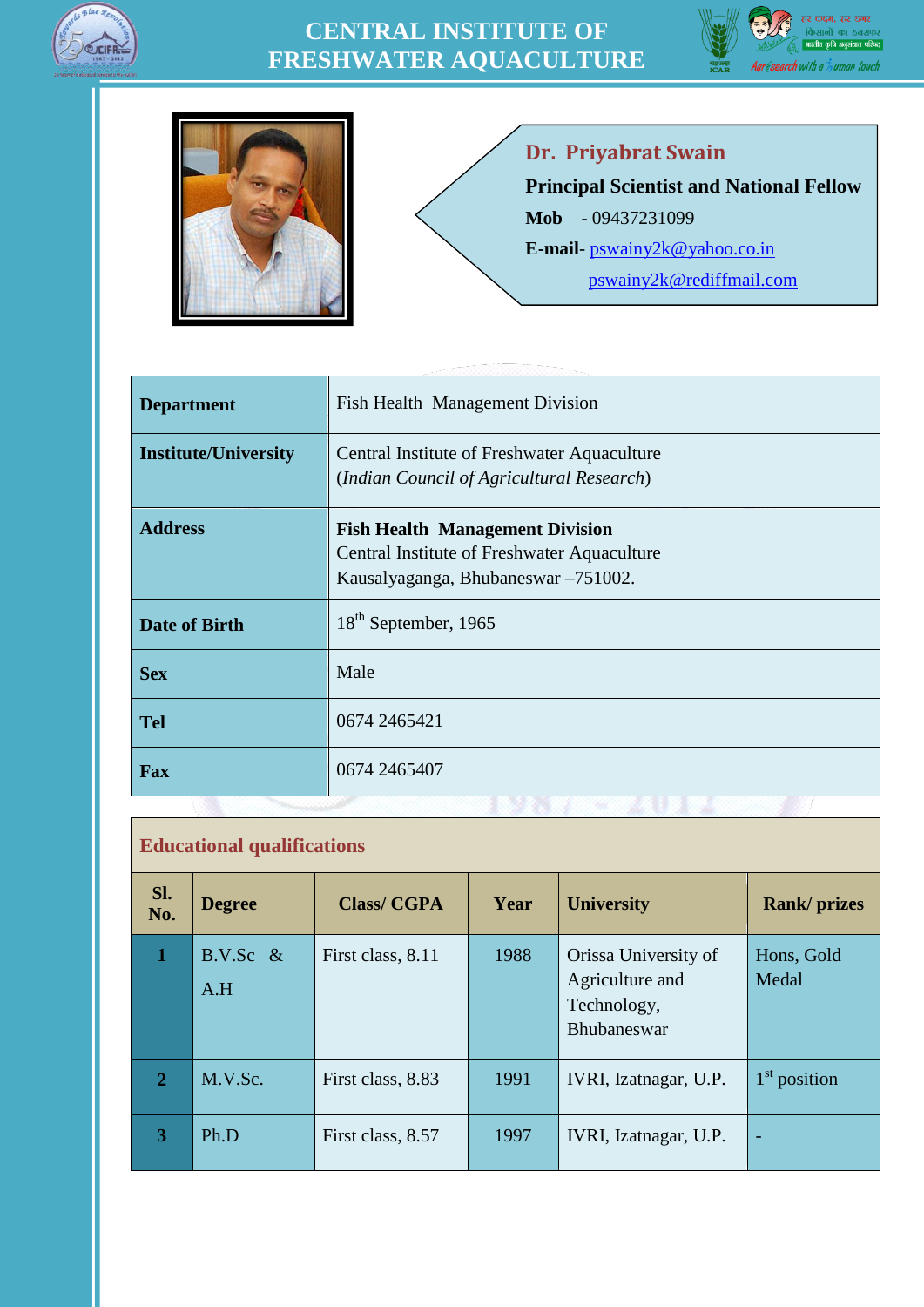



|     | <b>Professional Experience</b> |                         |                                      |                            |                                   |
|-----|--------------------------------|-------------------------|--------------------------------------|----------------------------|-----------------------------------|
| Sl. | No.                            | <b>Period</b>           | <b>Place of</b><br><b>Employment</b> | <b>Designation</b>         | <b>Scale of pay</b>               |
|     | $\mathbf{1}$                   | 21.07.93 to 18.12.93    | NAARM,<br>Hyderabad                  | Scientist (Trainee)        | 2200-4000/-<br>(pre-revised)      |
|     | $\overline{2}$                 | 19.12.93 to 09.08.94    | CIFA,<br><b>Bhubaneswar</b>          | Scientist (Trainee)        | 2200-4000/-<br>(pre-revised)      |
|     | $\overline{3}$                 | 10.08.94 to 30.06.98    | <b>IVRI, Mukteswar</b>               | Scientist                  | 8000-13500/-<br>(pre-revised)     |
|     | $\overline{\mathbf{4}}$        | 21.07.02 to 7.04.2011   | CIFA,<br>Bhubaneswar                 | <b>Senior Scientist</b>    | 37400-67000/-<br>plus GP 9,000/-  |
|     | $\overline{5}$                 | $01.01.09$ to till date | CIFA,<br><b>Bhubaneswar</b>          | <b>Principal Scientist</b> | 37400-67000/-<br>plus GP 10,000/- |
|     | 6                              | 8.04.2011 to till date  | CIFA,<br><b>Bhubaneswar</b>          | <b>National Fellow</b>     | 37400-67000/-<br>plus GP 10,000/- |
|     |                                |                         |                                      |                            |                                   |

|                                              | <b>Major Research/Technological Achievements</b>                                                                                                                                                                                                                                                                                                                                                                                                                                                                                                                                                                             |  |
|----------------------------------------------|------------------------------------------------------------------------------------------------------------------------------------------------------------------------------------------------------------------------------------------------------------------------------------------------------------------------------------------------------------------------------------------------------------------------------------------------------------------------------------------------------------------------------------------------------------------------------------------------------------------------------|--|
| <b>Technology used by</b><br><b>Industry</b> | <b>Immunoboost-C</b> (an immunostimulant) for improvement of brood<br>$\bullet$<br>fish health and production of more and healthy carp seed: Star Aqua<br>Lab, Banshichak, Thakurchak, Paschim Medinipore, West Bengal-<br>721424, India<br><b>Replacement of fetal calf serum by goat serum:</b> Life technologies,<br><b>USA</b>                                                                                                                                                                                                                                                                                           |  |
| <b>Technology</b><br><b>Developed</b>        | Mab based diagnostics for Newcastle disease of poultry.<br>Dot-ELISA kit for diagnosis of Edwardsiellosis, Aeromoniasis and<br>$\bullet$<br>Bacterial gill disease of Indian major carps.<br>Indirect ELISA kit for differential diagnosis of A hydrophila, E.<br>$\bullet$<br><i>tarda</i> and <i>P. fluorescens</i> infections in Indian major carps.<br>Spot agglutination kit for <i>Flavobacterium branchiophilum</i> ,<br>$\bullet$<br>Aeromonas hydrophila and Edwardsiella tarda infection.<br>Antigen captured ELISA kit for detection of Gram-negative bacterial<br>$\bullet$<br>toxins in fish and fish products. |  |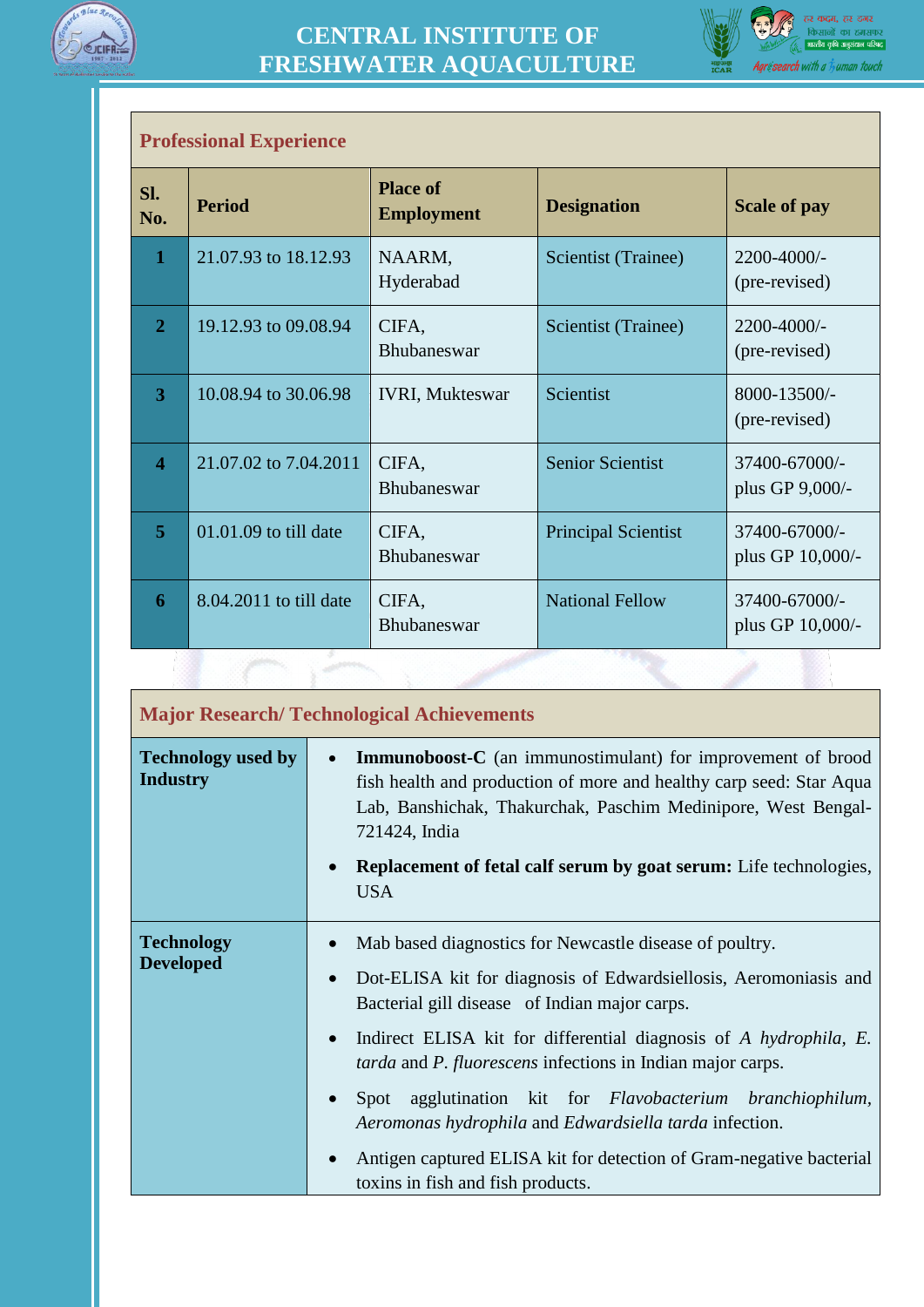



|                                                                                   | Competitive ELISA kit for diagnosis and seromonitoring of bacterial<br>$\bullet$<br>gill disease in all the freshwater fish species.                                                                                                                                                                                                                                                                                                                                                                                                                                                                              |
|-----------------------------------------------------------------------------------|-------------------------------------------------------------------------------------------------------------------------------------------------------------------------------------------------------------------------------------------------------------------------------------------------------------------------------------------------------------------------------------------------------------------------------------------------------------------------------------------------------------------------------------------------------------------------------------------------------------------|
|                                                                                   | Nested PCR for detection of Koi herpes virus<br>$\bullet$                                                                                                                                                                                                                                                                                                                                                                                                                                                                                                                                                         |
| <b>Other Important</b>                                                            | <b>Website development and Updating</b>                                                                                                                                                                                                                                                                                                                                                                                                                                                                                                                                                                           |
| <b>Accomplishments</b>                                                            | 1. Development and timely updating of website of Central Institute of<br>Freshwater Aquaculture (CIFA) (www.cifa.in)                                                                                                                                                                                                                                                                                                                                                                                                                                                                                              |
|                                                                                   | 2. Preparation and updation of Rohu, <i>Labeo rohita</i> database for Indian<br>Agricultural<br>Council<br>of<br>Research<br>(ICAR)<br>website<br>(www.icar.org/database/index.php).                                                                                                                                                                                                                                                                                                                                                                                                                              |
| <b>ICAR's</b>                                                                     | <b>Based on adoption by farmers in last five years</b>                                                                                                                                                                                                                                                                                                                                                                                                                                                                                                                                                            |
| breakthrough<br>fishery technology                                                | Spot agglutination kit for Flavobacterium branchiophilum,<br>$\bullet$<br>Aeromonas hydrophila and Edwardsiella tarda infection of carp<br>fishes.                                                                                                                                                                                                                                                                                                                                                                                                                                                                |
| <b>Innovative Vaccine</b><br><b>Technology</b><br><b>Developed for fish</b>       | Developed a live attenuated strain from virulent Aeromonas<br>$\bullet$<br>hydrophila, after 8 years of continuous laboratory culture in the<br>similar line of BCG of Mycobacterium tuberculosis, which may be<br>used as candidate vaccine for fish and other animals including<br>human being, against the diseases, caused due to this pathogen<br>across the globe (P. Swain, T. Behera, D. Mohapatra, P. K. Nanda,<br>S. K. Nayak and P. K. Meher (2010). Derivation of rough<br>attenuated variants from smooth virulent Aeromonas hydrophila<br>and their immunogenicity in fish. Vaccine, 28:4626-4631). |
| <b>Repository of</b><br><b>Freshwater fish</b><br>pathogens,<br>immunodiagnostics | Prepared a repository of fish pathogens based on serotypes and<br>pathotypes and immune reagents against them for the first time in<br>the country which are being supplied to different diagnostic<br>laboratories and research institutes on payment to CIFA.                                                                                                                                                                                                                                                                                                                                                   |
| <b>Patents filed</b>                                                              | (Patent application No. 1403/DEL/2003 dated 12/11/2003)<br>1.                                                                                                                                                                                                                                                                                                                                                                                                                                                                                                                                                     |
|                                                                                   | A process for differential sero-diagnosis of gram-negative bacterial<br>infections and detection of their toxins in human food in reference to<br>fish and fish products using polyclonal antibodies to their less cross<br>reacting and highly specific extra cellular products antigen. (P.<br>Swain, S.K. Nayak, P.K. Meher, B.K. Mishra and S. Ayyappan)                                                                                                                                                                                                                                                      |
|                                                                                   | (Patent application No. 1402/DEL/2003 dated 12/11/2003)<br>2.                                                                                                                                                                                                                                                                                                                                                                                                                                                                                                                                                     |
|                                                                                   | A Competitive ELISA for diagnosis and seromonitoring of microbial<br>infections in Indian major carps. (P. Swain, S.K. Nayak and P.K.<br><b>Meher</b> )                                                                                                                                                                                                                                                                                                                                                                                                                                                           |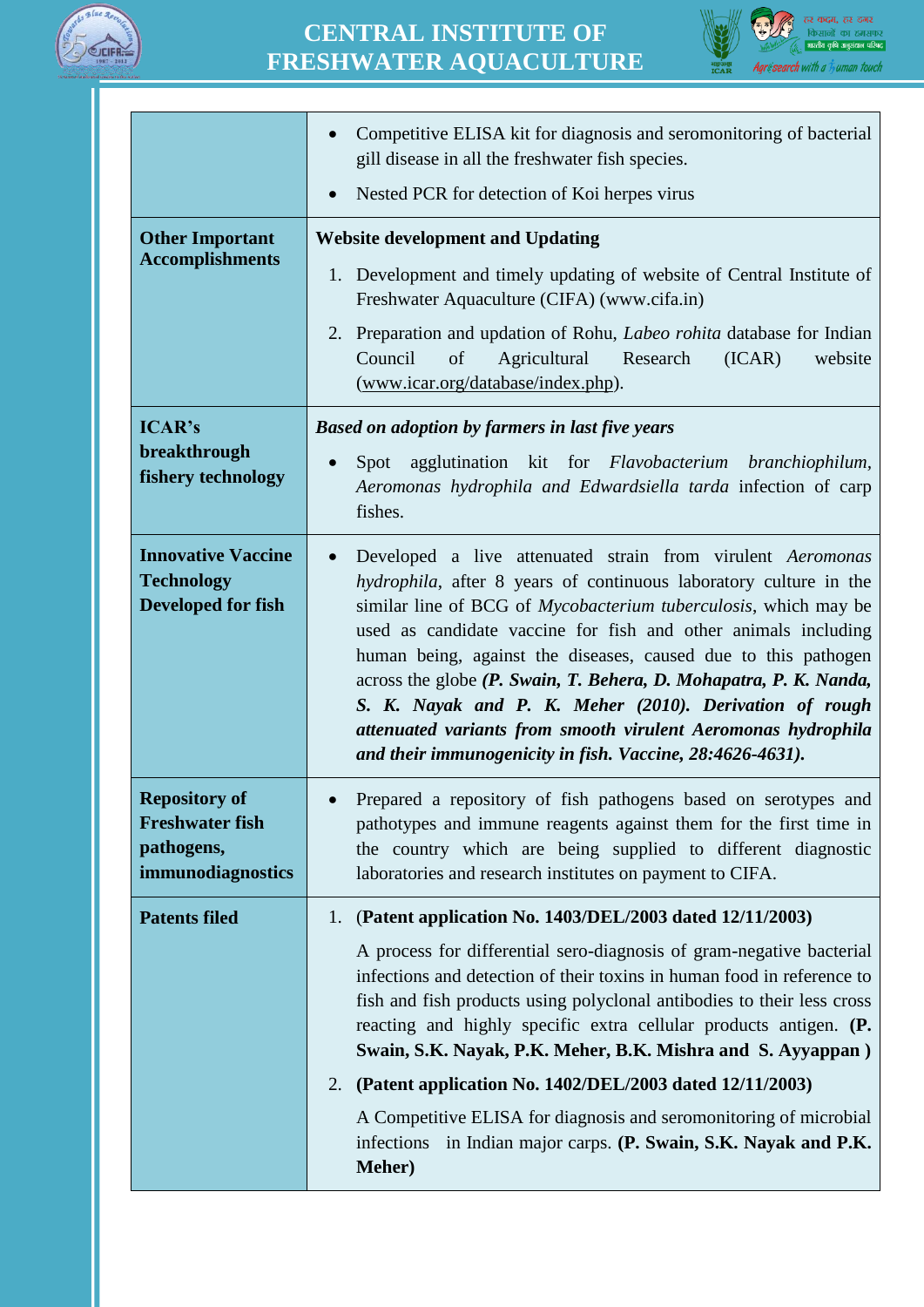



| <b>Patent granted</b> | (Patent No. 252072 dated 24.04.2012)                                                                                                                                                                                                                                                    |
|-----------------------|-----------------------------------------------------------------------------------------------------------------------------------------------------------------------------------------------------------------------------------------------------------------------------------------|
|                       | Male-specific protein of Indian major carp (Labeo rohita Ham.) – A<br>key for sex differentiation and brood stock management. (P. Swain,<br>P. Routray, S.D. Gupta, N. Sarangi, R.K. Jana, P.K. Meher, S.<br>Dash, J. Bal)                                                              |
|                       |                                                                                                                                                                                                                                                                                         |
| $\sim$ $\sim$         | $\mathcal{N}$ and $\mathcal{N}$ are the contract of the contract of the contract of the contract of the contract of the contract of the contract of the contract of the contract of the contract of the contract of the contract of the<br>$C^{*}$ 1 1 1 1<br>$\mathbf{1}$ $\mathbf{c}$ |

| <b>Current Research</b><br><b>Interests</b> | $\triangleright$ Application of nanotechnology in aquaculture: for fish health<br>management and water remediation.                                                                                                                  |
|---------------------------------------------|--------------------------------------------------------------------------------------------------------------------------------------------------------------------------------------------------------------------------------------|
|                                             | $\triangleright$ Use of micro and nanoparticles for antigen/protein delivery.                                                                                                                                                        |
|                                             | $\triangleright$ Development of diagnostic tests for diagnosis of bacterial and viral<br>diseases of freshwater fishes.                                                                                                              |
|                                             | Immunity of mother fish and its transfer to hatchlings for high<br>$\blacktriangleright$<br>survival at early stages.                                                                                                                |
|                                             | $\triangleright$ Serosurveillance and diagnosis of bacterial and viral diseases of<br>fishes such as Aeromoniasis, Edwardsiellosis, Bacterial gill<br>disease, Columnaris disease, Koi herpes virus and spring viraemia<br>of carps. |

| <b>Research projects handled</b>     |                                                                                                                                                                                                                                                                                                                                                                                                                        |
|--------------------------------------|------------------------------------------------------------------------------------------------------------------------------------------------------------------------------------------------------------------------------------------------------------------------------------------------------------------------------------------------------------------------------------------------------------------------|
| <b>Externally funded</b><br>projects | 1. ICAR-National Fellow Project: Nanotechnology in aquaculture:<br>an alternative approach for fish health management and water<br>remediation.<br>Place of Work: CIFA, Bhubaneswar<br>Time duration: Ongoing since 08.04.2011<br><b>Position: Principal Investigator</b>                                                                                                                                              |
|                                      | 2. ICAR-IPR funded project: Intellectual property management and<br>transfer/commercialization of agricultural technology scheme (Up-<br>scaling of existing component i.e. intellectual property right (IPR)<br>under ICAR headquarters scheme on management and information<br>services).<br>Place of Work: CIFA, Bhubaneswar.<br>Time duration: Ongoing since 01.04.2007<br><b>Position: Principal Investigator</b> |
|                                      | 3. DBT (Govt. of India) Project: Studies on association of viral<br>infections in diseases of koi carps by immunological and molecular<br>techniques.                                                                                                                                                                                                                                                                  |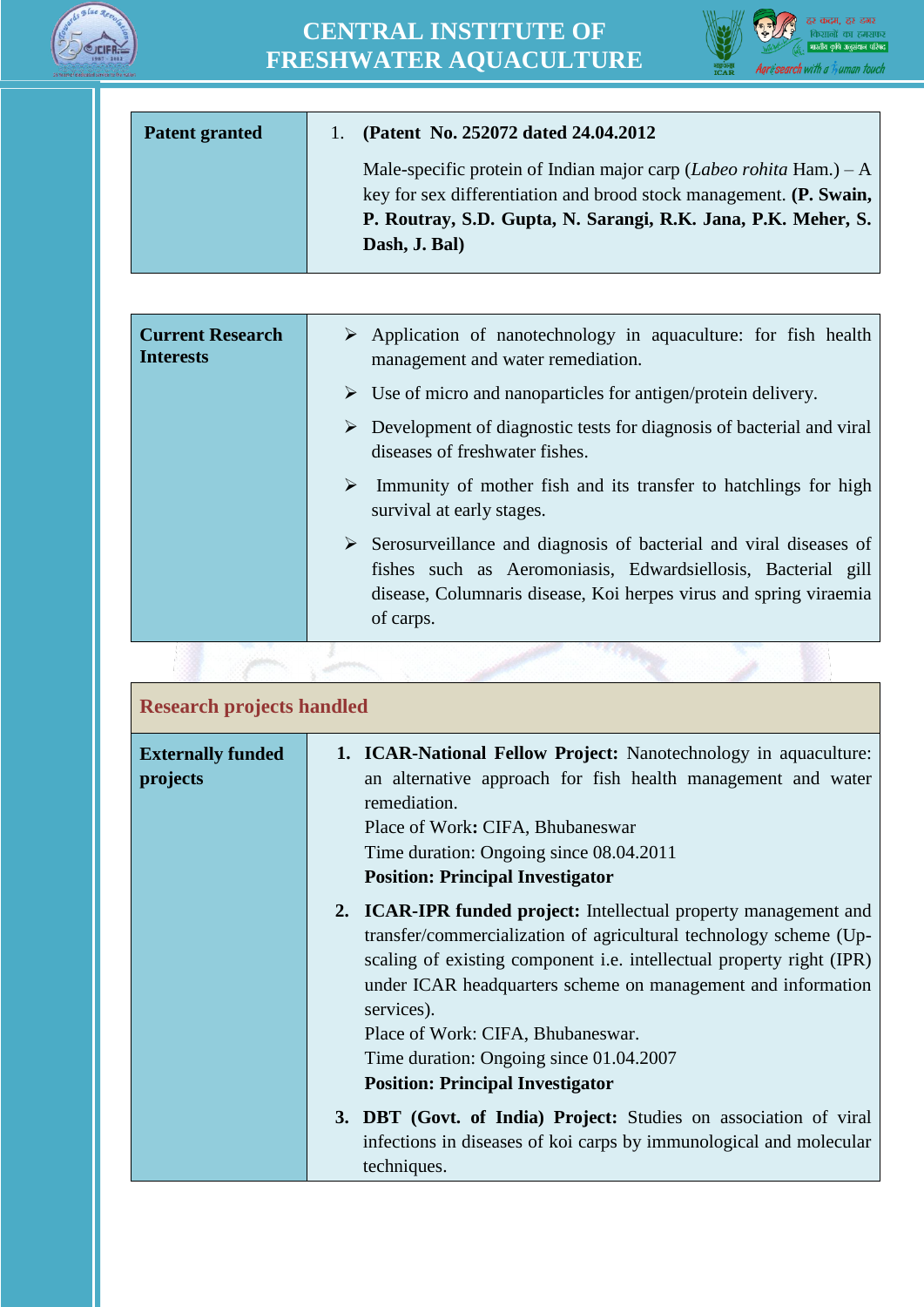



|                                    | Place of Work: CIFA, Bhubaneswar.<br>Time duration: 29.03.2007 to 28.03.2010                                                                                                                                                                                                                                                                                                                                                                                |
|------------------------------------|-------------------------------------------------------------------------------------------------------------------------------------------------------------------------------------------------------------------------------------------------------------------------------------------------------------------------------------------------------------------------------------------------------------------------------------------------------------|
|                                    | <b>Position: Principal Investigator and Coordinator.</b>                                                                                                                                                                                                                                                                                                                                                                                                    |
|                                    | 4. DST (Govt. of India) Project: Isolation, Identification and<br>characterization of active components from amoebocytes of<br>Horseshoe crab for developing suitable diagnostics.<br>Place of Work: Division of Aquatic Animal Health, CIFA,<br>Bhubaneswar.<br>Time duration: 1.05.06 to 30.04.09<br><b>Position: Coordinator/Mentor Scientist.</b>                                                                                                       |
|                                    | <b>5. ICAR APCess Funded project:</b> Passive transfer of immunity from<br>of Indian major carps and evaluation of<br>mother to offspring<br>specific and nonspecific immunity parameters for protection against<br>infectious diseases at early stage of life for healthy seed production.<br>Place of Work: Division of Aquatic Animal Health, CIFA,<br>Bhubaneswar.<br>Time duration: 14.07.2003 to 13.07.06<br><b>Position: Principal Investigator.</b> |
|                                    | 6. ICAR Lal Bahadur Shastri Young Scientist Award Project:<br>Development of Newer immuno-diagnostics against important<br>microbial diseases of fish and shellfish.<br>Place of Work: Division of Aquatic Animal Health, CIFA,<br>Bhubaneswar<br>Time duration: 10.11.99 to 9.05.03<br><b>Position: Principal Investigator.</b>                                                                                                                            |
|                                    | 7. DBT Funded project: Development of DNA vaccine to combat<br><i>Edwardsiella tarda</i> infection in commercially important food<br>fishes.<br>Place of Work: Division of Aquatic Animal Health, CIFA,<br>Bhubaneswar<br>Time duration: 31.03.2010 to 31.03.2012<br><b>Position: Co- Principal Investigator</b>                                                                                                                                            |
|                                    | 8. ICAR APCess Funded project: Cryopreservation of primordial<br>germ cells and embryonic cells of Indian major carps and their<br>utilization in aquaculture biotechnology.<br>Place of Work: CIFA, Bhubaneswar.<br>Time duration: 03.11.04 to 02.11.07<br><b>Position: Co-Investigator.</b>                                                                                                                                                               |
| <b>Institute based</b><br>projects | 1. Nanotechnology in aquaculture: an alternative approach<br>for fish<br>health management and water remediation.<br>Place of Work: CIFA, Bhubaneswar                                                                                                                                                                                                                                                                                                       |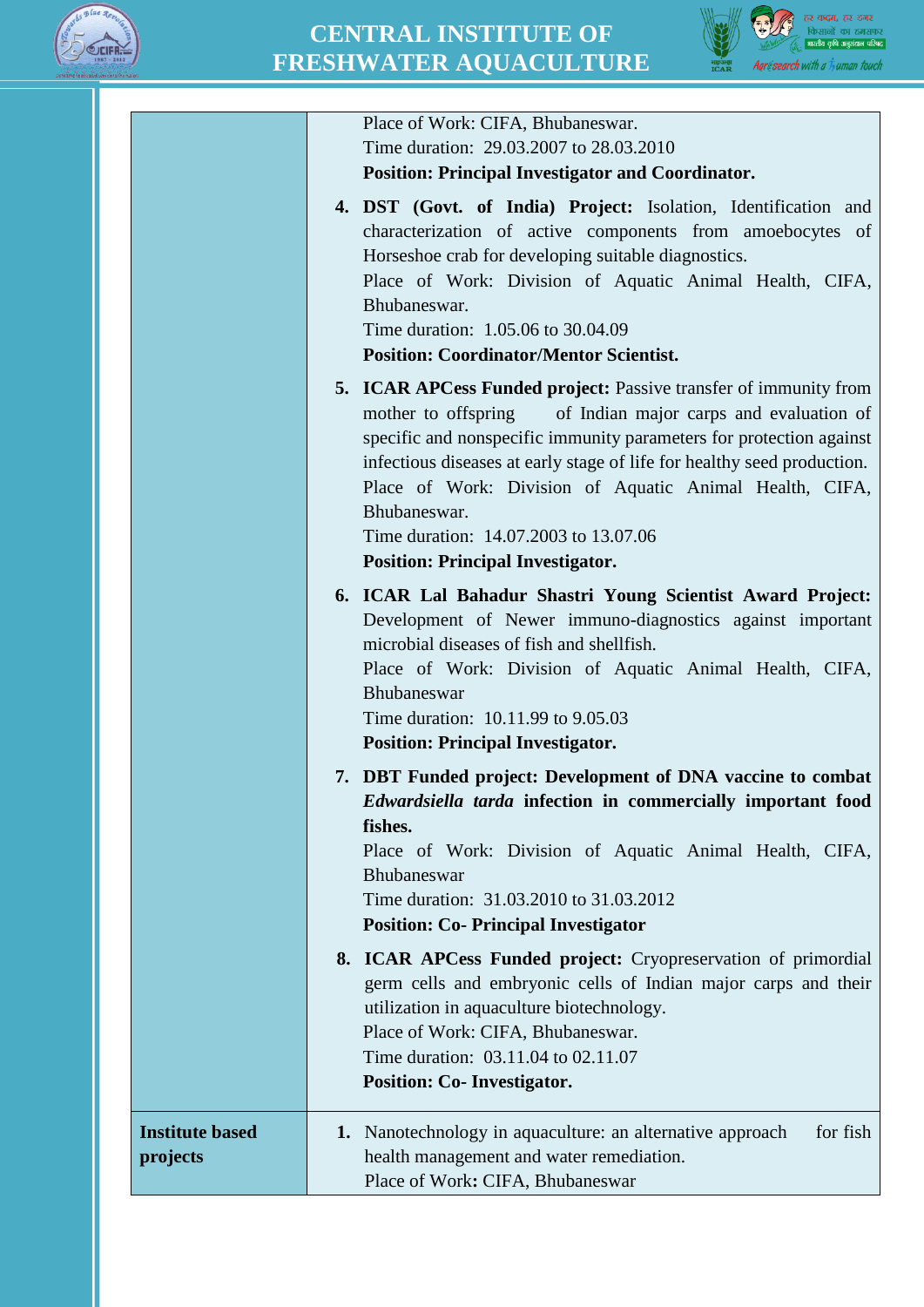



| Time duration: 01.04.2010 to 31.03.2011                                                                                                                                                                                                                                                                    |
|------------------------------------------------------------------------------------------------------------------------------------------------------------------------------------------------------------------------------------------------------------------------------------------------------------|
| <b>Position: Principal Investigator</b>                                                                                                                                                                                                                                                                    |
| 2. Three-dimensional fish cell culture using nano fiber based scaffolds                                                                                                                                                                                                                                    |
| Place of Work: CIFA, Bhubaneswar.                                                                                                                                                                                                                                                                          |
| Time duration: 01, 04, 2008 to 31, 03, 2010                                                                                                                                                                                                                                                                |
| <b>Position: Principal Investigator</b>                                                                                                                                                                                                                                                                    |
|                                                                                                                                                                                                                                                                                                            |
| 3. Development of primary cell cultures derived from carp kidney,                                                                                                                                                                                                                                          |
| liver, fin and prawn larvae                                                                                                                                                                                                                                                                                |
| Place of Work: CIFA, Bhubaneswar.                                                                                                                                                                                                                                                                          |
| Time duration: 01.04.05 to 31.03.08                                                                                                                                                                                                                                                                        |
| <b>Position: Co- Principal Investigator</b>                                                                                                                                                                                                                                                                |
| 4. Qualitative and quantitative assessment of gonad and gametes of<br>Indian major carps through induced breeding with GnRH based<br>inducing agents and carp pituitary extract<br>Place of Work: CIFA, Bhubaneswar.<br>Time duration: 01.04.04 to 31.03.08<br><b>Position: Co- Principal Investigator</b> |
| 5. Pathological and Immunological investigation on gill fluke                                                                                                                                                                                                                                              |
| infestation of Indian major carps and their management                                                                                                                                                                                                                                                     |
| Place of Work: CIFA, Bhubaneswar.                                                                                                                                                                                                                                                                          |
| Time duration: 01.04.04 to 31.03.07                                                                                                                                                                                                                                                                        |
| <b>Position: Co- Investigator</b>                                                                                                                                                                                                                                                                          |
|                                                                                                                                                                                                                                                                                                            |
| <b>6.</b> Development of disease management measures for finfish and                                                                                                                                                                                                                                       |
| shellfish.                                                                                                                                                                                                                                                                                                 |
| Place of Work: Division of Aquatic Animal Health, CIFA,                                                                                                                                                                                                                                                    |
| Bhubaneswar.                                                                                                                                                                                                                                                                                               |
| Time duration: 1.04.2001 to 31.03.2004                                                                                                                                                                                                                                                                     |
| <b>Position: Co-Investigator.</b>                                                                                                                                                                                                                                                                          |
| Diagnosis of diseases of fish and shellfish and their health<br>7.                                                                                                                                                                                                                                         |
| management.                                                                                                                                                                                                                                                                                                |
| Place of Work: Division of Aquatic Animal Health, CIFA,                                                                                                                                                                                                                                                    |
| Bhubaneswar.                                                                                                                                                                                                                                                                                               |
| Time duration: 01.07.98 to 31.03.2001                                                                                                                                                                                                                                                                      |
| <b>Position: Co-Investigator.</b>                                                                                                                                                                                                                                                                          |
|                                                                                                                                                                                                                                                                                                            |
| 8. Disease investigation and diagnosis of diseases of animals in                                                                                                                                                                                                                                           |
| temperate regions of India.                                                                                                                                                                                                                                                                                |
| Place of Work: Division of Virology, IVRI, Mukteswar (Nainital),<br>Uttaranchal.                                                                                                                                                                                                                           |
| Time duration: 01.04.97 to 30.06.98.                                                                                                                                                                                                                                                                       |
|                                                                                                                                                                                                                                                                                                            |
| <b>Position: Co-Investigator.</b>                                                                                                                                                                                                                                                                          |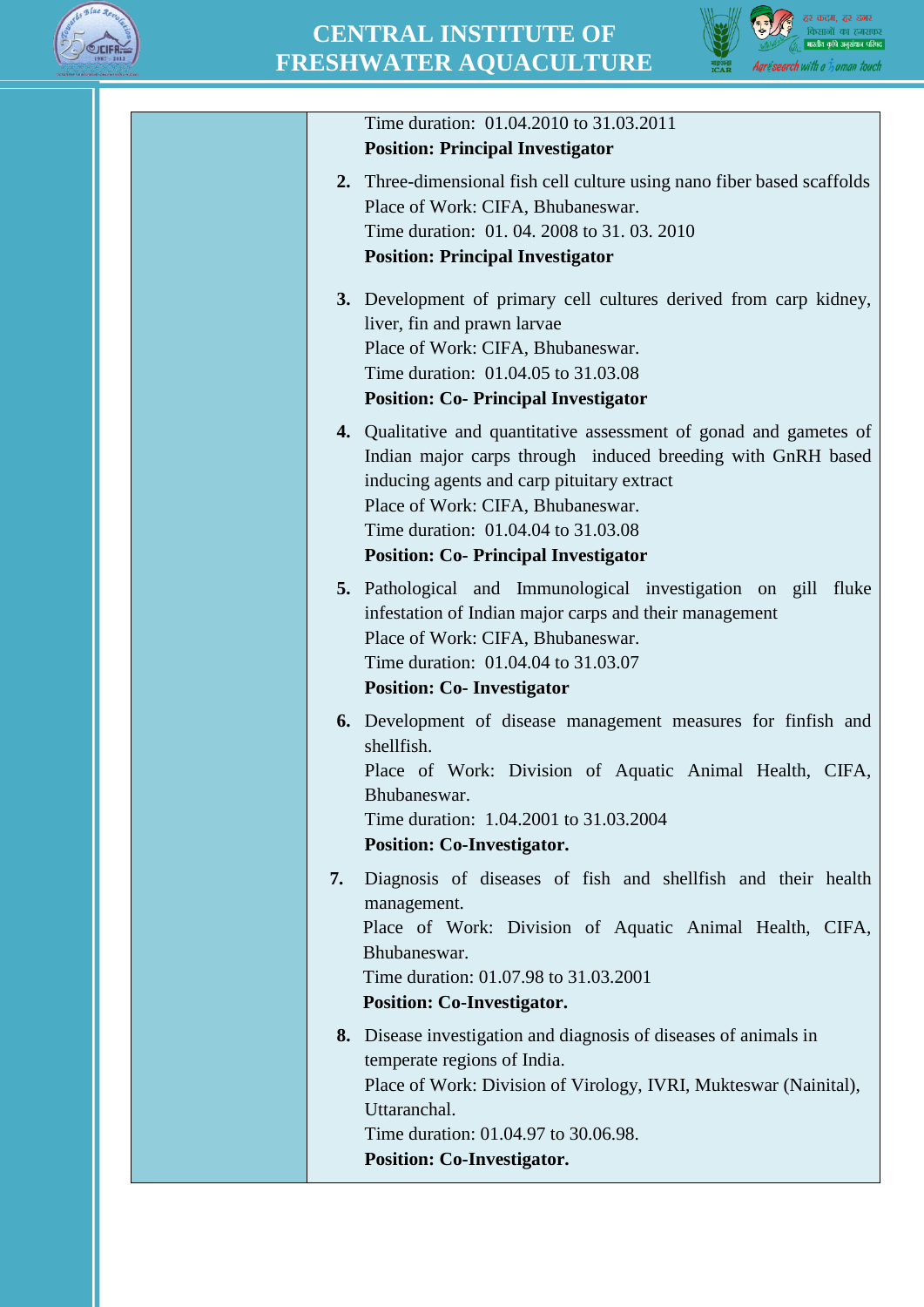



## **Research Publications**

| A. | <b>Research</b><br><b>Articles</b> | <b>International Journals</b>                                                                                                                                                                                                                                                                                                                                      |
|----|------------------------------------|--------------------------------------------------------------------------------------------------------------------------------------------------------------------------------------------------------------------------------------------------------------------------------------------------------------------------------------------------------------------|
|    |                                    | T. Behera, P. Swain (2012) Antigen adsorbed surface modified<br>1)<br>poly- $\varepsilon$ -caprolactone microspheres stimulates both adaptive and<br>innate immune response in fish. Vaccine, 30: 5278–5284.                                                                                                                                                       |
|    |                                    | P. Swain' T. Behera, D. Mohapatra, P.K. Nanda, S.K. Nayak and<br>2)<br>P.K. Meher (2010). Derivation of rough attenuated variants from<br>smooth virulent Aeromonas hydrophila and their immunogenicity<br>in fish. Vaccine, 28: 4626-4631.                                                                                                                        |
|    |                                    | T. Behera, P. Swain (2011) Antigen adsorbed calcium phosphate<br>3)<br>nanoparticles stimulate both innate and adaptive immune<br>response in fish, Labeo rohita H. Cellular Immunology 271, pp.<br>350-359.                                                                                                                                                       |
|    |                                    | 4)<br>T. Behera, P. Swain and S.K Sahoo, (2011) Antigen in chitosan<br>coated liposomes enhances immune responses through parenteral<br>immunization. International Immunopharmacology, 11, pp<br>907-914.                                                                                                                                                         |
|    |                                    | 5)<br>T. Behera, P. K. Nanda, C. Mohanty, D. Mohapatra, P. Swain,<br>B. K. Das, P. Routray, B. K. Mishra and S.K Sahoo, (2009). Poly<br>D, L-lactide-co-glycolic acid (PLGA) microparticle encapsulated<br>antigen stimulates both acquired and innate immune parameters<br>through parenteral immunization in fish. Fish and shellfish<br>immunology, 28:320-325. |
|    |                                    | S.K.Nayak, P.Swain, P.K.Nanda, D.Mohapatra, T. Behera,<br>6)<br>(2011) Immunomodulatory potency of lipopolysaccharides (LPS)<br>derived from smooth type of bacterial pathogen in Indian major<br>Microbiology,<br>doi:<br>10.1016/<br><b>Veterinary</b><br>carp.<br>j.vetmic.2011.03.021.                                                                         |
|    |                                    | P. K. Nanda, P. Swain, S. K. Nayak, S. Dash, P. Routray, S. K.<br>7)<br>Swain and B. C. Patra (2008). Goat serum as an alternative to<br>establish cell culture from Indian major carp, Cirrhinus mrigala.<br>In Vitro Cellular and Developmental Biology-Animal 45: 148-<br>151.                                                                                  |
|    |                                    | P. Routray, S.N. Dash, C. Dash, P. Swain, S.K. Sarkar and N.<br>8)<br>Sarangi (2008). Cryoprevervation of silver barb, Puntius<br>Effect<br>(Bleeker)<br>spermatozoa:<br>gonionotus<br>of<br>extender<br>composition, cryoprotective agents and freezing rate on their post<br>thawing fertilization ability. Aquaculture research. 2008: 1-9.                     |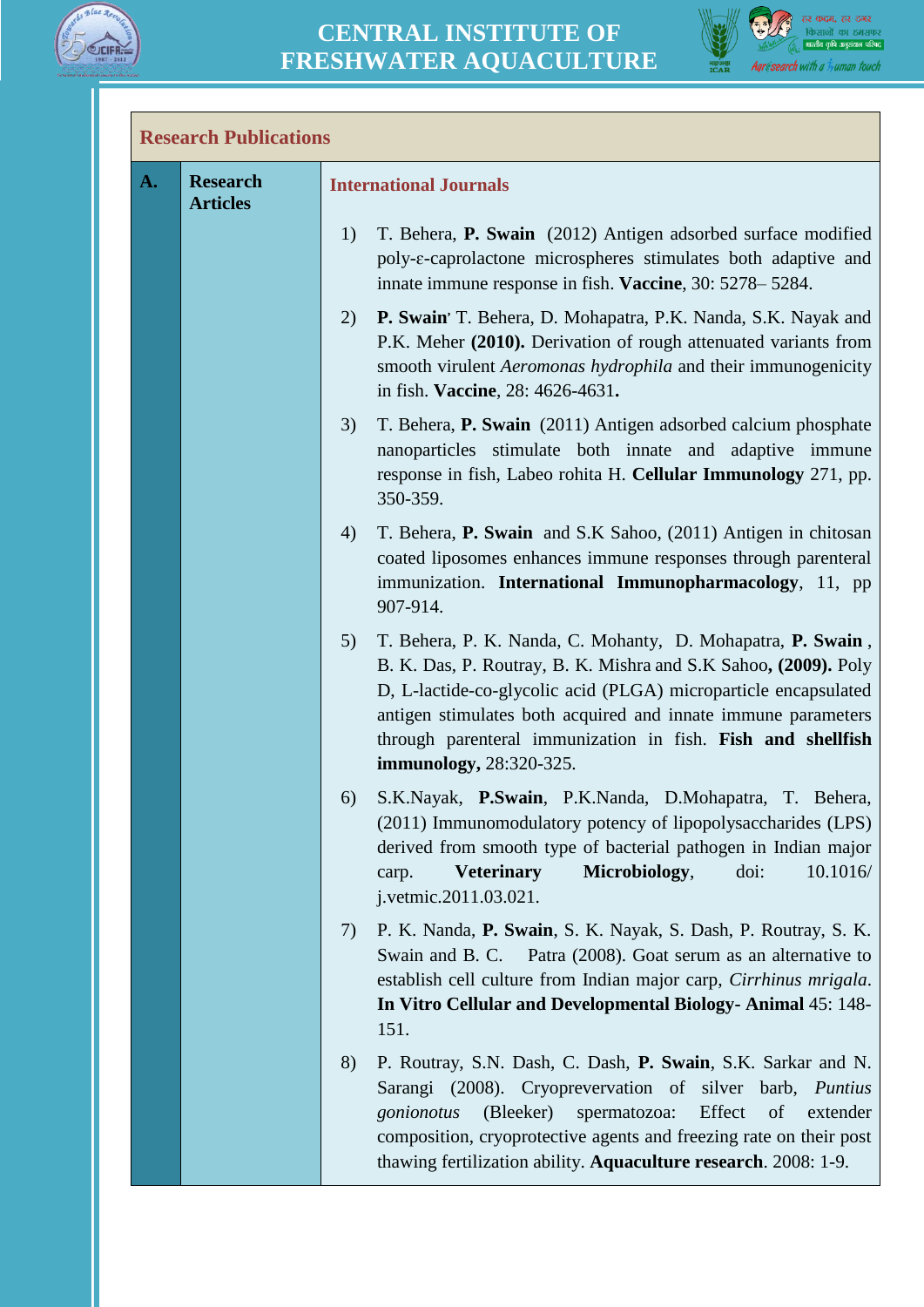



- 9) S. N. Dash, P. Routray, C. Dash, B. C. Guru, **P. Swain** and N Sarangi (2008). Use of the Non-Toxic Cryoprotectant Trehalose Enhances Recovery and Function of Fish Embryonic Stem Cells Following Cryogenic Storage. **Current Stem Cell Research & Therapy,** 23: 277-287.
- 10) P. Routray, C. Dash, S.N.Dash, D. K. Verma, P. K. Meher, S. K. Swain, **P. Swain,** B. C. Guru (2009). Cryopreservation of isolated blastomeres and embryonic stem like cells of Leopard danio, Brachydanio frankei. **Aquaculture research,** 2009:1-11**.**
- 11) **P. Swain**, S. Dash, P.K. Sahoo,, P. Routray, S.K. Sahoo, S. D. Gupta, P.K. Meher and N.Sarangi.(2007). Non-specific immune parameters of brood Indian major carp *Labeo rohita* and their seasonal variations. **Fish and Shell Fish Immunology**, 22:38-43.
- 12) **P. Swain**, A. Behura, S. Dash and S. K. Nayak (2007). Serum antibody response of Indian major carp, *Labeo rohita* to three species of pathogenic bacteria; Aeromonas *hydrophila, Edwardsiella tarda and Pseudomonas fluorescens.***Vet. Immunol. Immunopathol**, 117: 137-141.
- 13) P. Routray, A.K. Choudhary, S. N. Dash, D. K. Verma, C. Dash, **P. Swain**, J. K. Jena, S. D. Gupta and N. Sarangi (2006). Cryopreservation of dead fish spermatozoa several hours after death of Indian major carp, *Labeo rohita* and its successful utilization in fish production**. Aquaculture**. 261: 1204-1211.
- 14) S. K. Nayak, **P. Swain**, S. C. Mukherjee (2007). Effect of dietary suppliment of probiotic and vitamin C on the immune response of Indian major carp*, Labeo rohita* (Ham.). **Fish Shellfish Immunol.** 23: 892-896.
- 15) S.K. Nayak**, P. Swain**, P.K. Nanda, S. Dash and N.K. Maiti (2008) Effect of endotoxin on the immunity of Indian major carp*, Labeo rohita*. **Fish and Shellfish Immunology**. 24: 394-399.
- 16) S. Dash, **P. Swain**, M.M. Swain, S.K. Nayak, A. Behura, P.K. Nanda and B.K. Mishra (2008). Investigation on infectious dropsy of Indian major carps. **Asian Fisheries Science.** 21: 377- 384.
- 17) **P.Swain**, S.K.Nayak, A.Sahoo P.K.Meher, and B. K.Mishra (2003). High antigenic cross-reaction among the bacterial species responsible diseases of cultured freshwater fishes and strategy to overcome it for specific serodiagnosis. **Comp. Immunol. Microbiol. Infect. Dis**. 26: 199-211.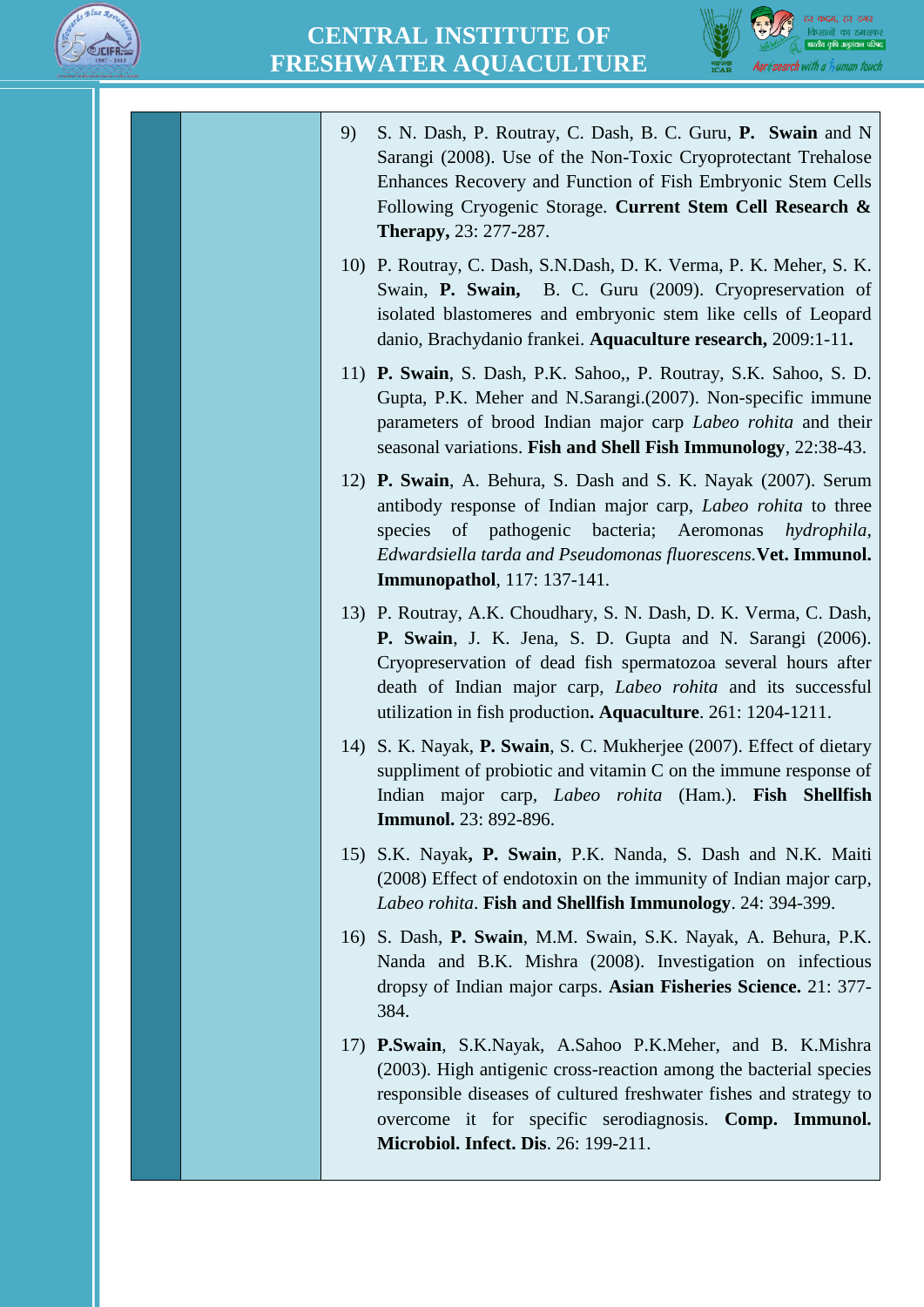



- 18) **P. Swain**, S. Dash, J. Bal, P. K. Sahoo, P. Routray, S. K. Sahoo and S. D. Gupta. (2006) Passive transfer of maternal antibodies and their existence in eggs, spawn and fry of Indian major carp, (*Labeo rohita* HAM.). **Fish and Shellfish Immunology**, 20:519- 527.
- 19) **P. Swain**, S.K. Nayak, A. Sahu, B.C. Mohapatra and P.K.Meher (2002). Bath immunization of spawns, fries and fingerlings of Indian major carps using a particular antigen and determination of age, dose and duration of antigen exposure. **Fish and Shellfish Immunology .**13:133-140.
- 20) **P. Swain**, S. C. Mukherjee, B. K. Das, P. K. Sahoo, P. Pattnaik, G. Murjani and S. K. Nayak (1999). Dot Enzyme linked immunosorbent assay (Dot-ELISA) for diagnosis of *Edwardsiella tarda* infection in fish. **Asian Fisheries Science.** 14:89-93.
- 21) **P.Swain** and S.K.Nayak (2003) Comparative sensitivity of different serological tests for seromonitoring and surveillance of *Edwardsiella tarda* infection of Indian major carps. **Fish and Shellfish Immunology.** 15: 333-340.
- 22) P. K. Sahoo**, P. Swain**, S. K. Sahoo, S. C. Mukherjee and A. K. Sahu (1999). Pathology of the bacterium *Edwardsiella tarda* in *Anabas* testudineus**. Asian Fisheries Science**, 13:357- 362.
- 23) **P.Swain**, K.C. Verma, J.M. Kataria, S.K. Mohanty and K. Dhama (1998) Antigenic characterization of Indian isolates and vaccine strains of Newcastle disease virus. **Tropical Animal Health and prodn**. 30:295-298.
- 24) **P. Swain**, J.M. Kataria, K.C. Verma (1993). Biological characterization of an Indian isolate of egg drop syndrome-76 virus. **Res. Vet. Sci.** 55:396-397.
- 25) **P. Swain**, J.M. Kataria, K. Dhama, K.C. Verma (1997). Purification of egg drop syndrome-76 virus by velocity density gradient centrifugation - a comparative study. **Acta Virologica**. 41:303-304.

#### **Indian Journals**

1) T. Behera, **P. Swain**, D. Mohapatra and S. K. Sahoo (2011). Immunostimulatory effects of curcumin in fish, Labeo rohita. Indian J. of natural products and resources, 2(2): 184-88.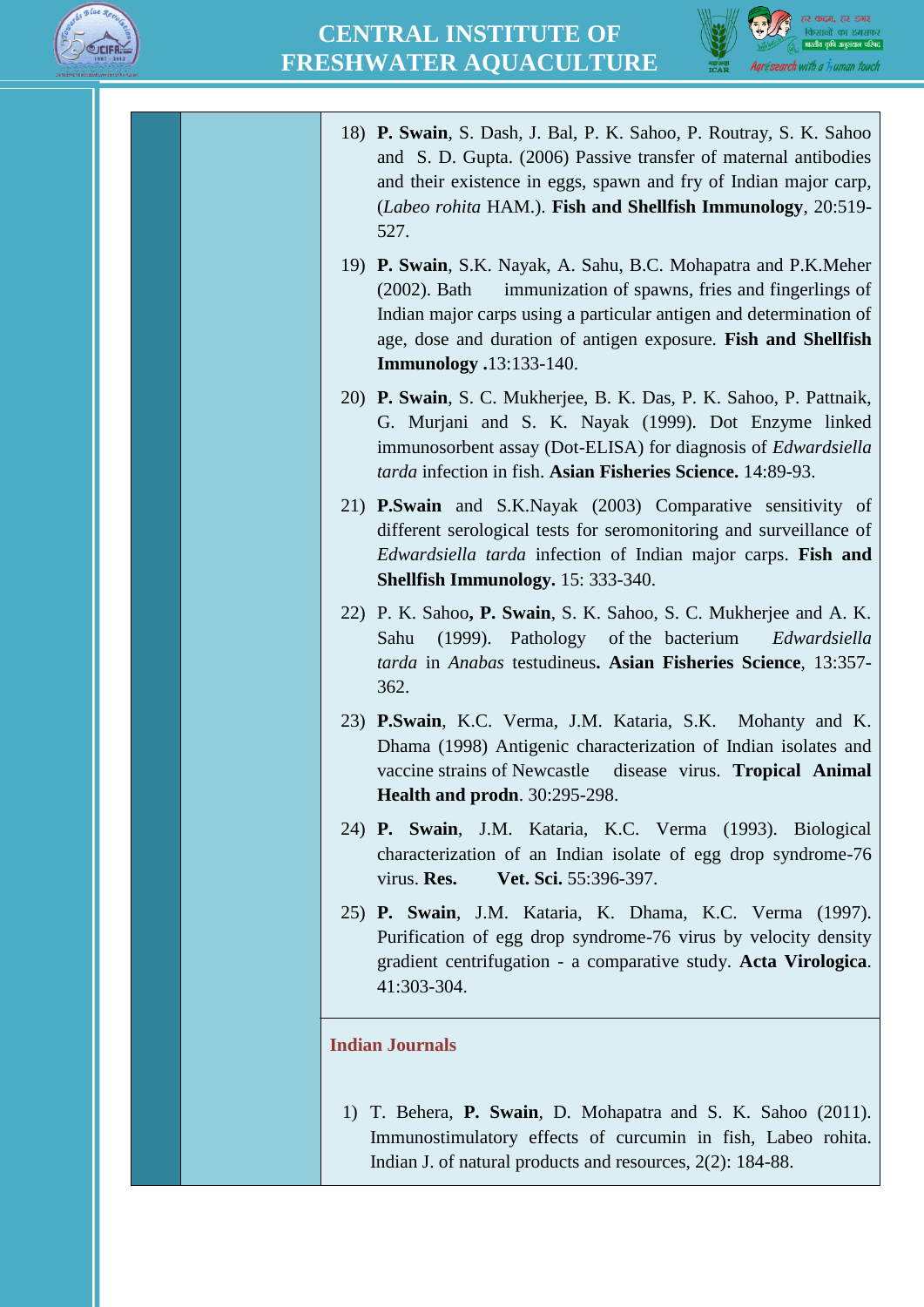



- 2) C. Dash, P. Routray., S. N Dash, **P. Swain**, D. K. Verma and P. K. Nanda (2009). Localization of primordial germ cells (PGCs) in different developmental stages of rohu, *Labeo rohita* (Ham.). **The Indian Journal of Animal Sciences**, 79(6): 111-114.
- 3) G. Rathore, G. Kumar, **P. Swain** and W.S. Lakra. (2009). Development of new PCR primers for detection of Koi herpes virus (KHV). Indian journal of comparative microbiology, immunology and infectious diseases, 30(1): 52-53.
- 4) Gurav Rathore, Gokhlesh Kumar,**P. Swain** and W. S. Lakra (2009). Development of new PCR primers for detection of Koi Herpes Virus (KHV).
- 5) S. Dash, **P. Swain**, S. K. Nayak, P. K. Nanda, P. V. Rangacharyulu, B. K. Mishra and S. K. Swain (2008). A survey of some major bacterial diseases in key freshwater aquaculture zones of India: Andhra Pradesh, West Bengal and Orissa. **E-planet** 6(2):12-17.
- 6) **P. Swain**, Sasmita Mishra,S. Dash, S. K. Nayak, B. K. Mishra, K. C. Pani and R. Ramakrishna (2007). Outbreak of bacterial gill disease in Indian major carps due to *Flavobacterium branchiophilum* infection. **Indian J. Anim. Sci.** 77: 646-649.
- 7) P.Routray, S.N. Dash, C.Dash**, P.Swain**, S.D. Gupta, D.K. Verma, A. Saha, P.Das, N. Sarangi and B.C. Guru (2005). Cryopreservation of embryonic stem like cells of *Labeo rohita* (Ham.) and their viability assessment. The Proceedings of the seventh Indian Fisheries Forum, Bangalore, India, pp 182-188.
- 8) S. K. Mohanty**,** J. M. Kataria, **P. Swain** and K. C. Verma (2000) Development of hybridoma secreting monoclonal antibodies against a velogenic Newcastle Disease virus isolated from Guinea fowl (*Numida meleagris*). **Indian J.Comp. Microbiol. Immunol. Infect. Dis**., 21, 63-65.
- 9) B.K.Banja, N.Sahoo, P.K.Das, **P.Swain** and H.K.Panda (2002). Comparison of different labaratory tests for diagnosis of parvo and corona viral infections in dogs. **Indian vet. J**., 79: 425-427.
- 10) **P.Swain,** S.K. Nayak, A. Sahu, P.K. Sahoo and B.K. Mishra (2001). Biochemical, biological and serological character of some bacterial pathogens associated with diseases of Indian major carps. In the **proceedings of International conference on advanced technologies in fisheries and marine science**, at Noorul Islam College of Engineering Tamilnadu, India, Feb-2-4.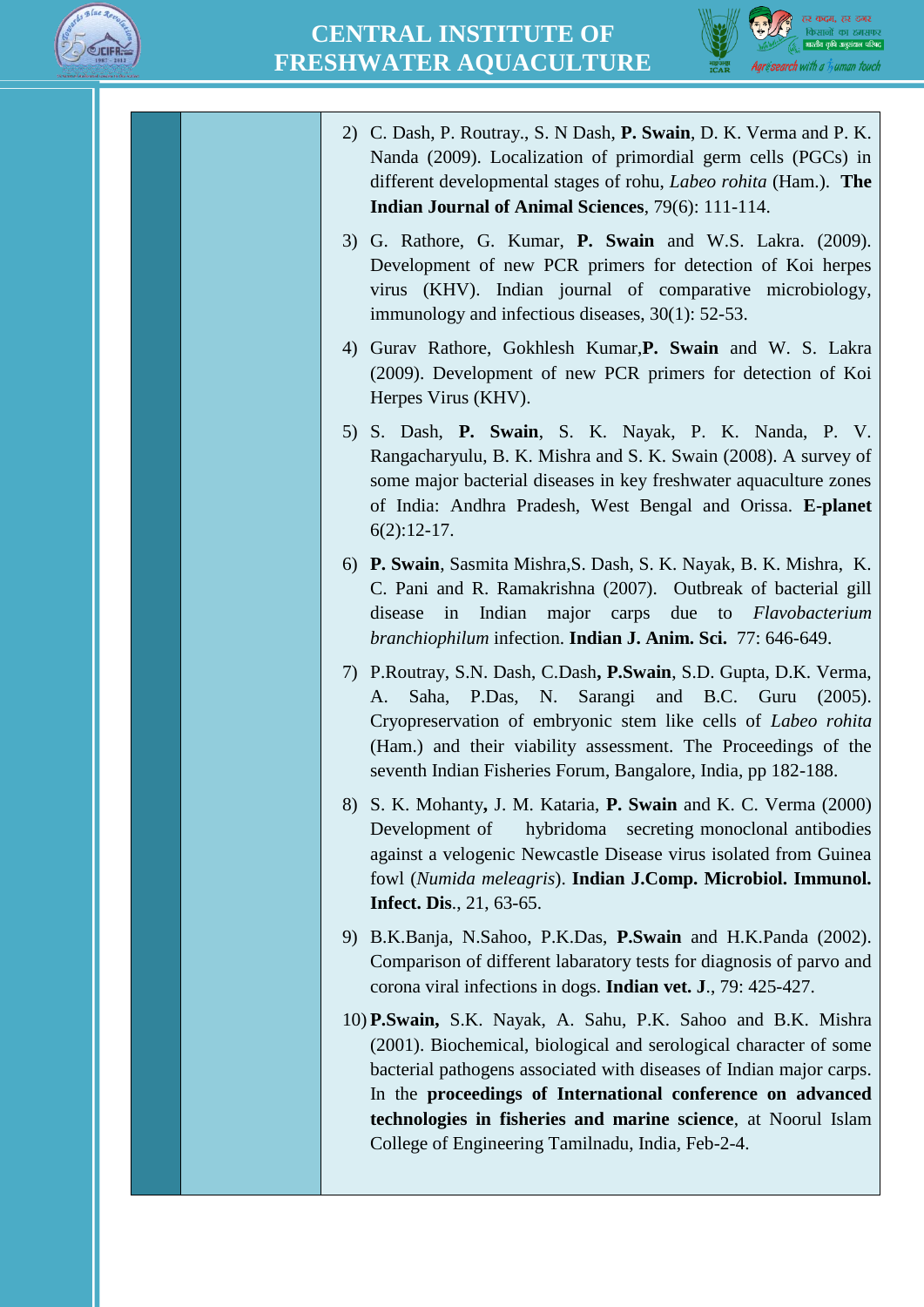

11) P. C Harbola, K. Dhama, P**. Swain,** R. Laha and Hema Prasanth



(1999) Prevalence of important infectious diseases amongst livestocks in kumaon hills**; Indian Vet. Med. J**.23: 325-328. 12) **P. Swain**, K. Dhama, A.B. Pandey and P.C. Harbola (1999) Evaluation of the viability of BHV-I with various stabilizers at different stage temperatures. **Indian J. Comp. Microbiol. Immunol. Infect. Dis**. 20: 65-66. 13) **P. Swain**, K. C. Verma, J. M. Kataria and S. K. Mohanty (1999). Monoclonal antibody based dot-Enzyme linked immunosorbent assay (Dot-ELISA) and agar gel precipitation test (AGPT) for identification of Newcastle disease virus (NDV). **Indian J. Exp. Biol.,** 37:1037-1038. 14) **P. Swain**, K.C Verma, J.M. Kataria and S.K. Mohanty. (1998). Development of hybridomas secreting specific monoclonal antibodies against Newcastle disease virus. **Indian J. Animal Sci**. 68: 1005-1008. 15) A.B. Pandey, M.L. Mehrotra, K. Dhama**, P. Swain**, B. S. Negi and P.C. Harbola (1998). Characterization and comparison of cell culture adapted Indian isolates of bovine herpes virus-I by plaque assay and animal pathogenicity test. **Indian Vet. Med. J.** 22: 51- 54. 16)J.M. Kataria, R.S. Kataria, **P. Swain** and K.C. Verma (1998). Electrophoretypic analysis of reovirus isolates of chicken origin. **Indian J. Comp. Microbiol. Immunol. Infect. Dis.** 19: 54 - 55. 17) K. Dhama**, P. Swain**, A.B. Pandey, B.S. Negi and P.C. Harbola. (1998). Experimental studies of Indian isolates of bovine herpes virus - I in rabbits and mice. **Indian Vet. J.** 75: 740 - 741. 18) K. Dhama**, P. Swain**, A. B. Pandey, P.C. Harbola, B. S. Negi and T. S. Nair (1998). Serological investigation of frequent abortions in dairy animals. **Indian Vet. Med. J**., 22: 225 -226. 19) **P. Swain**, J.M. Kataria, K.C. Verma (1997). Kinetics of growth of egg drop syndrome-76 virus in chicken embryo liver cell cultures assayed by FAT microscopy. **Indian Vet. Med. J.** 21:14-17. 20)**P. Swain**, K.C.Verma and J.M. Kataria. (1997) Characterization of structural polypeptides of velogenic Newcastle disease virus**. Indian J. Comp. Microbiol. Immmunol. Infect. Dis**. 18:125- 129. 21)**P. Swain**, J.M. Kataria, K.C. Verma. and M.L. Mehrotra (1996). Purification and isolation of nucleic acid of egg drop syndrome -76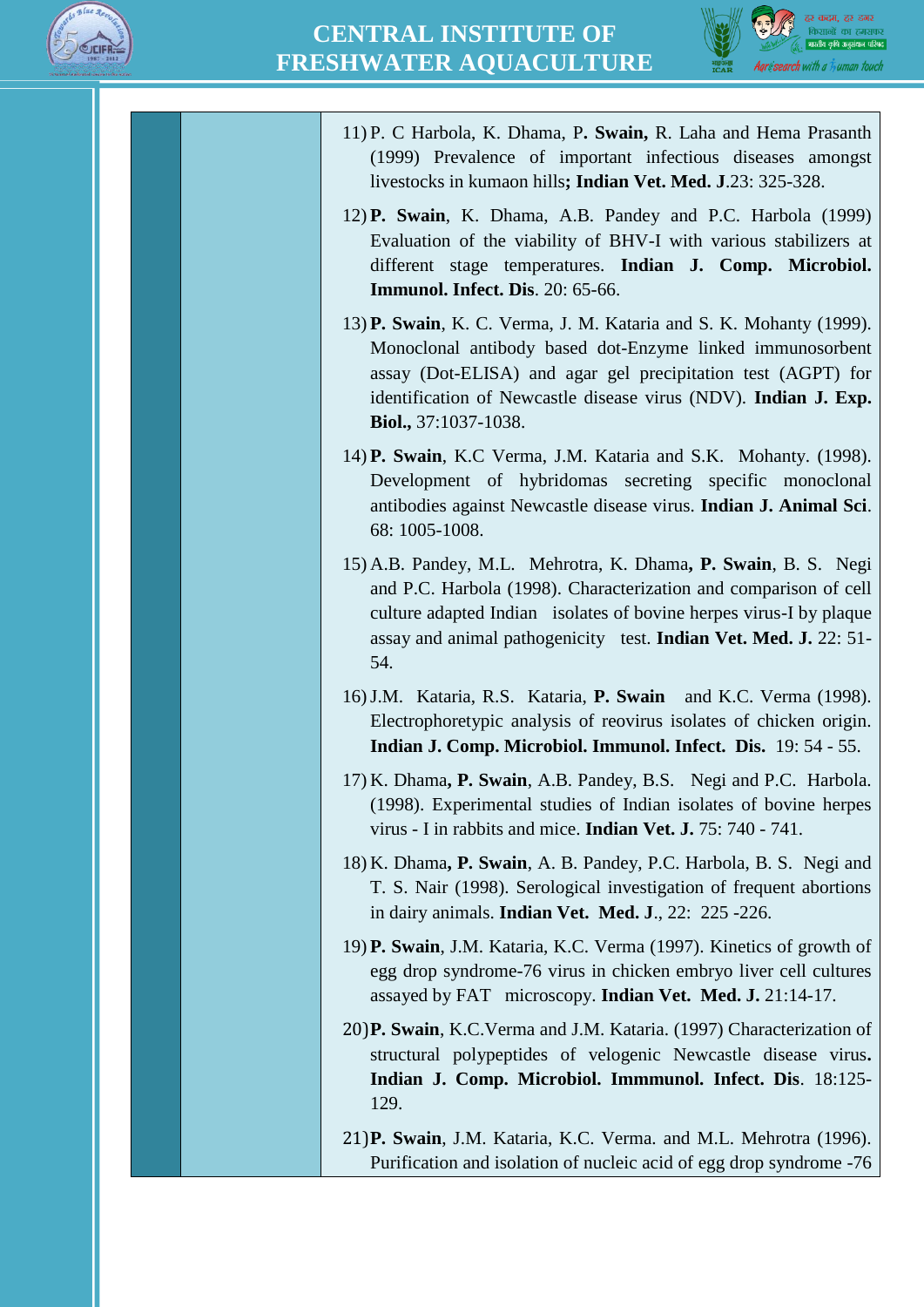



|    |                      | (EDS-76) virus isolated from japanese quail. Indian J. Comp.                                                                                                                                                                                                |
|----|----------------------|-------------------------------------------------------------------------------------------------------------------------------------------------------------------------------------------------------------------------------------------------------------|
|    |                      | Microbiol. Immunol. Infect. Dis. 16: 141-143.                                                                                                                                                                                                               |
|    |                      | 22) P. Swain, J.M. Kataria, K.C. Verma (1995) Immunoresponse of<br>egg drop syndrome-76 virus in chicken. Indian J. Anim. Sci.<br>65:1196-1198.                                                                                                             |
|    |                      | 23) P. Swain, J.M. Kataria, K.C. Verma and R.L. Sah. (1993).<br>Experimental studies of Indian isolate of egg drop syndrome -76<br>virus in chicken. Indian J. Animal Sci. 63:591-595.                                                                      |
|    |                      | 24) P. Swain, J.M. Kataria, K.C. Verma and Satish kumar. (1992).<br>Physicochemical<br>and biological characterization of indigenous<br>isolate of egg drop syndrome -76 virus. <b>Indian J. Virol</b> .8: 8-14.                                            |
|    |                      | 25) B.K Swain, T.S Johri, P Swain, A.K Shrivastav (2000). Effect of<br>supplementation of different combinations of some selected<br>nutrients on the performance and immune response of broilers.<br><b>Indian Journal of Poultry Science. 35:247-251.</b> |
| В. | <b>Review</b>        | <b>International</b>                                                                                                                                                                                                                                        |
|    | <b>Articles</b>      | 1) <b>P.Swain</b> , S.K. Nayak, P.K. Nanda and S.Dash (2008).<br>Biological Effects of Endotoxin in Fish- A Review. Fish and<br><b>Shellfish Immunology, 25:191-2001</b>                                                                                    |
|    |                      | 2) P. Swain and S. K. Nayak (2009). Role of maternally derived<br>immunity in fish. Fish and Shellfish Inmmunology, 27: 89-99.                                                                                                                              |
|    |                      | <b>National</b>                                                                                                                                                                                                                                             |
|    |                      | 1) P. Swain, K. C. Verma and J. M. Kataria (1997) Viral diseases<br>of Japanese Quail (Coturnix coturnix japonica) - A Review.<br><b>Indian J. Virol.</b> 13: 77-84.                                                                                        |
|    |                      | 2) P. Swain, K. Dhama, K. C. Verma and J. M. Kataria (1998).<br>Monoclonal antibodies in Newcastle disease virus research.<br>Indian J. Comp. Microbiol. Immunol. Infect. Dis. 19:1-7.                                                                      |
| C. | <b>Books Written</b> | 1) P. Swain, P. K. Sahoo and S. Ayyappan (2005). Fish and<br>Shellfish Immunology: An Introduction, published by Narendra<br>publishers, New Delhi, (ISBN 81-85375-90-9).                                                                                   |
|    |                      | 2) B. K. Mishra, P. Swain, P. K. Sahoo, B. K. Dash and N. Sarangi<br>(2006). Disease Management in Freshwater Pisciculture,<br>published by Agrotech Publishing Academy, Udaipur,<br>Rajasthan (ISBN 81-8321-059-7).                                        |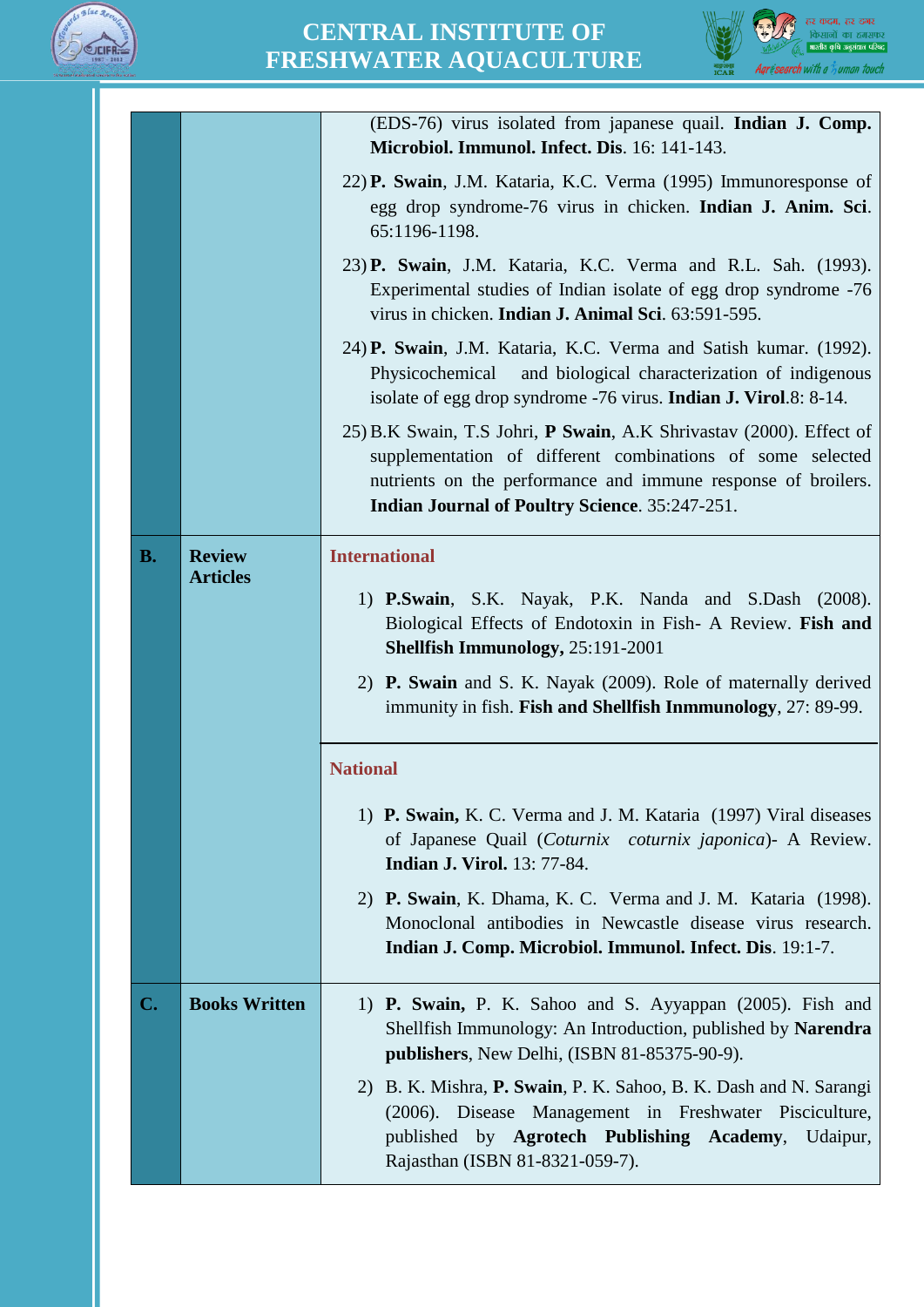



|    |                      | 3) B. P. Sethi, B. Sahu and <b>P. Swain</b> (2008). Matsya O Ama<br>Bikash (in Oriya), published by Innovate Orissa Initiative,<br>Bhubaneswar.<br>4) B. K. Mishra, P. Swain, B. K. Das and A. E. Eknath (2011). A<br>small book on fish Diseases, under publication by Narendra<br>publishers, Delhi.<br>5) S. K. Swain, P. Swain, B.R. Pillai, M. Raghunath and P.<br>Jayasankar (2012). Lead papers on Strategies for aquaculture<br>development on the occasion of National conference on<br>Aquaculture: Fish for Billion in commemoration of silver Jubilee<br>celebrations published by CIFA, Bhubaneswar, (ISBN: 978-93-<br>$5067 - 472 - 7$ ).<br>6) B. K. Mishra, P. Swain and B. K. Das (2011). Concepts of |
|----|----------------------|------------------------------------------------------------------------------------------------------------------------------------------------------------------------------------------------------------------------------------------------------------------------------------------------------------------------------------------------------------------------------------------------------------------------------------------------------------------------------------------------------------------------------------------------------------------------------------------------------------------------------------------------------------------------------------------------------------------------|
|    |                      | HACCP and its application in Aquaculture. Published by CIFA,<br>Bhubaneswar. (ISBN: 978-81-924918-1-3)                                                                                                                                                                                                                                                                                                                                                                                                                                                                                                                                                                                                                 |
| D. | <b>Book Chapters</b> | 1. P. Swain, S.Dash, B.K. Mishra and B.K. Dash (2006). An<br>insight into fish and<br>shellfish diseases in India. In<br>"Bioinformatics and Statistics in Fisheries Research. Vol-II Pp.<br>168-182. (ISBN: 81-7525-691-5)<br>2. P. Swain (2006). Specific defence mechanisims of fish: The basis<br>of antibody production and cell-mediated immune response. In                                                                                                                                                                                                                                                                                                                                                     |
|    |                      | "Fish and Shellfish Immunology- an Introduction". Narendra<br>publisher, Delhi. (ISBN 81-85375-90-9).                                                                                                                                                                                                                                                                                                                                                                                                                                                                                                                                                                                                                  |
|    |                      | 3. P.Swain and P.K. Sahoo (2006). Cytokines of fish In "Fish and<br>Introduction". Narendra publisher,<br>Shellfish Immunology- an<br>Delhi (ISBN: 81-85375-90-9).                                                                                                                                                                                                                                                                                                                                                                                                                                                                                                                                                     |
|    |                      | 4. <b>P.Swain</b> (2006). Principles of serological techniques in disease<br>diagnosis. In "Fish and Shellfish Immunology an Introduction".<br>Narendra publisher, Delhi. (ISBN: 81-85375-90-9).                                                                                                                                                                                                                                                                                                                                                                                                                                                                                                                       |
|    |                      | 5. P.Swain (2006). Adjuvants in Fish Health. In: Fish and Shellfish<br>Immunology- An Introduction. Narendra publisher, Delhi<br>(ISBN: 81-85375-90-9).                                                                                                                                                                                                                                                                                                                                                                                                                                                                                                                                                                |
|    |                      | 6. <b>P.Swain</b> (2007). Viruses and viral diseases of fish and shellfish.<br>In: Disease Management in Freshwater Pisciculture. Agrotech<br>Publishing Academy, Udaipur. (ISBN: 81-8321-059-7).                                                                                                                                                                                                                                                                                                                                                                                                                                                                                                                      |
|    |                      | 7. <b>P. Swain</b> and S. Dash (2007). Serological techniques in<br>diagnosis of microbial diseases of fish.<br>In: Disease<br>Management in Freshwater Pisciculture. Agrotech Publishing                                                                                                                                                                                                                                                                                                                                                                                                                                                                                                                              |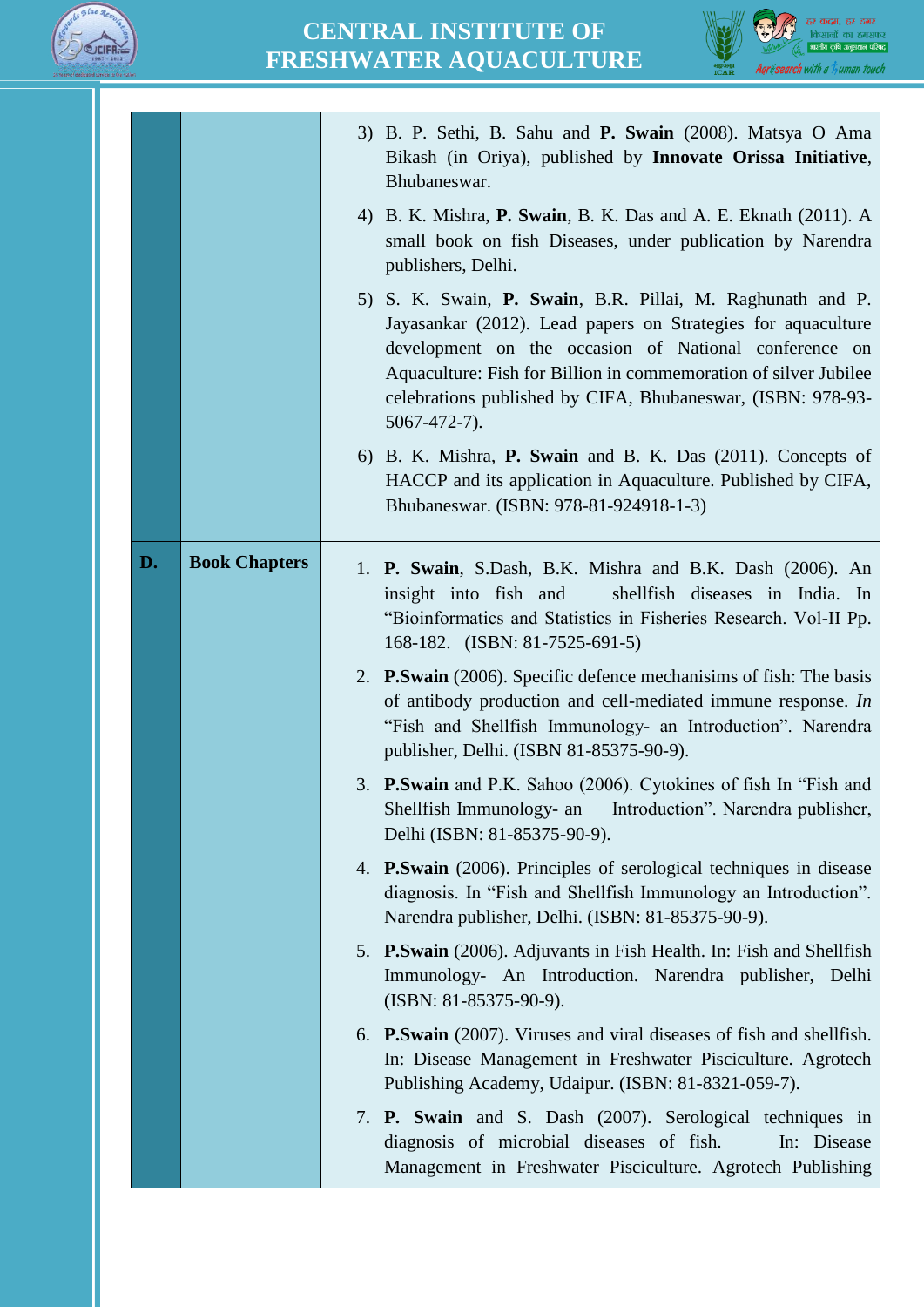



|    |                            | Academy, Udaipur (ISBN: 81-8321-059-7).                                                                                                                                                                                                                                                                                                                                                                   |
|----|----------------------------|-----------------------------------------------------------------------------------------------------------------------------------------------------------------------------------------------------------------------------------------------------------------------------------------------------------------------------------------------------------------------------------------------------------|
|    |                            | 8. <b>P. Swain</b> and S. Dash (2007). Fish vaccines. In: Disease<br>Management in Freshwater Pisciculture. Agrotech Publishing<br>Academy, Udaipur (ISBN: 81-8321-059-7).                                                                                                                                                                                                                                |
|    |                            | 9. <b>P. Swain</b> (2000). Recent trends in diagnosis of microbial<br>diseases of fish. <i>In</i> MIRCEN (UNESCO) Training manual on<br>Aquatic Microbiology and Fish Microbial Diseases, pp: 67.                                                                                                                                                                                                         |
|    |                            | 10. <b>P.</b> Swain (2005). Immunization of carp brood for disease<br>resistance. In International training manual "Induced Breeding<br>and Polyculture of Indian major carps" (14 <sup>th</sup> August to 15 <sup>th</sup><br>September, 2005). pp: 47.                                                                                                                                                  |
|    |                            | 11. <b>P. Swain</b> , S. Dash and B. K. Mishra (2006). Fish and shellfish<br>diseases in India. <i>In</i> Proceedings of National workshop cum<br>training on Bioinformatics and Statistics in Aquaculture<br>Research. Pp: 180-191.                                                                                                                                                                      |
|    |                            | 12. P. Routray, S.N. Dash and P. Swain (2005). Climate change and<br>its impact on fisheries. In Environmental Issues and Options (C.<br>S. K. Mishra, J. W. Kim and A. Saxena, eds.). Daya Publishing<br>House, Delhi (ISBN 81-7035-431-5).                                                                                                                                                              |
|    |                            | 13. P. Swain, S. K. Nayak, A. Sahu, P. K. Sahoo and B. K. Mishra<br>(2001). Biochemical, biological and serological character of<br>some bacterial pathogens associated with diseases of Indian<br>major carps. In the proceedings of International Conference on<br>Advanced Technologies in Fisheries and Marine Science, at<br>Noorul Islam College of Engineering, Tamil Nadu, India, Feb -<br>$2-4.$ |
| E. | <b>Databases</b>           | Developed a database on Rohu(Labeo rohita)<br>➤                                                                                                                                                                                                                                                                                                                                                           |
|    | <b>Developed</b>           | Developed IP and Technologies database of Central Institute of<br>➤<br>Freshwater Aquaculture (CIFA)                                                                                                                                                                                                                                                                                                      |
|    |                            | Database on diseases of livestock in temperate regions of India;<br>➤<br>Kumaon and Gharwal hills of Central Himalayas.                                                                                                                                                                                                                                                                                   |
| F. | <b>Scientific</b>          | $(a)$ English                                                                                                                                                                                                                                                                                                                                                                                             |
|    | Popular<br><b>Articles</b> | 1) P. Swain, C. Tosh and S. Nandi (1998) Zoonotic influenza - A<br>global problem. Science Reporter. March 22-24.                                                                                                                                                                                                                                                                                         |
|    |                            | 2) P. Swain, K. Dhama, A. B. Pandey and B.B. Dash (1998). Viral<br>diseases of Japanese quail in India. <b>Indian Farming</b> . $47$ (12):<br>30-32.                                                                                                                                                                                                                                                      |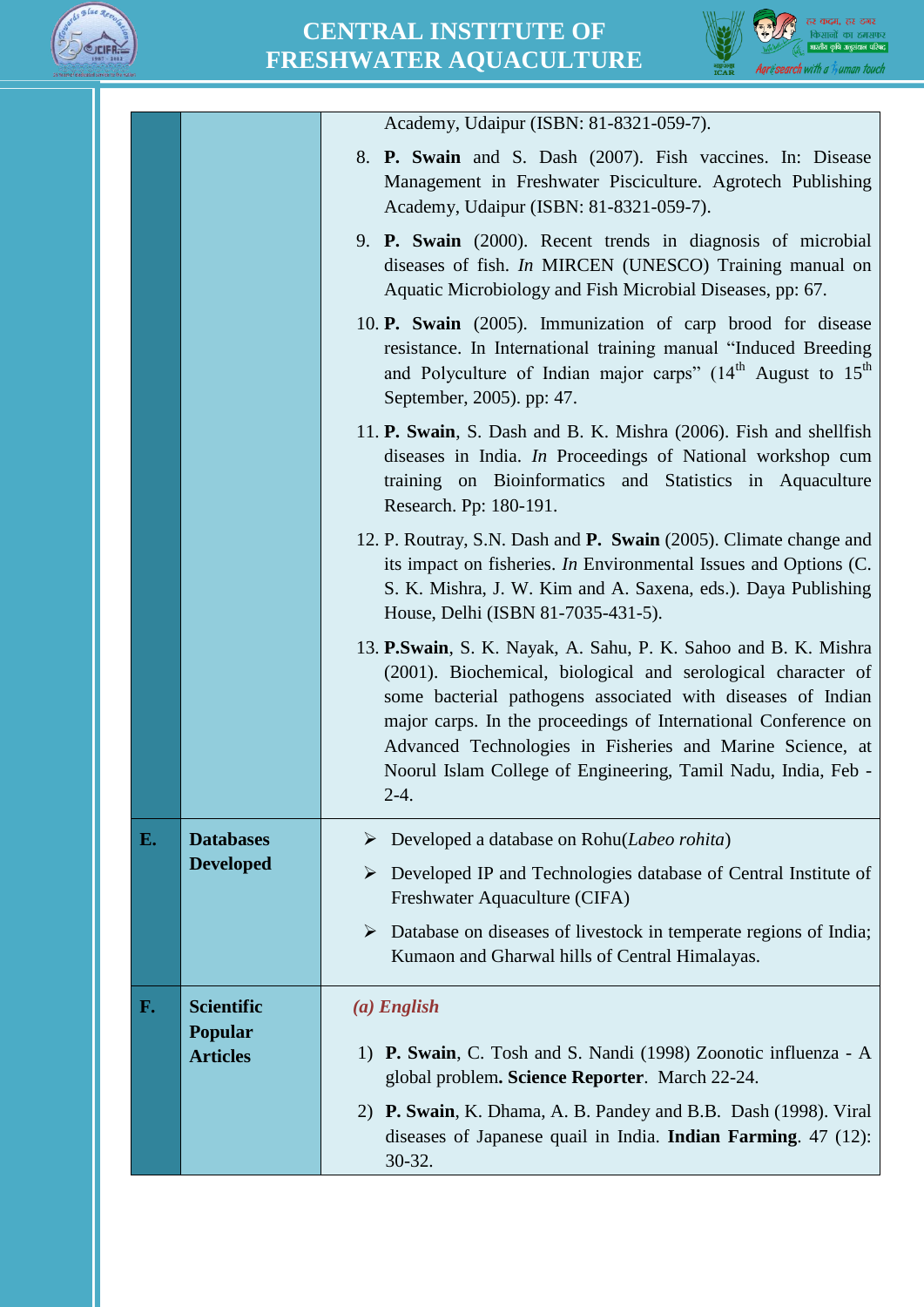



| 3) S. Nandi, P. Swain and G. Chakraborty. (1996). Foot and<br>mouth disease in wild animals. Asian Livestock. 21 (1): 2-5.                                                                                                                 |
|--------------------------------------------------------------------------------------------------------------------------------------------------------------------------------------------------------------------------------------------|
| 4) S. Nandi and <b>P. Swain</b> (1996). Rabies in cats. <b>Indian Farming</b> .<br>41 $(1)$ : 29                                                                                                                                           |
| 5) P. Swain, K. Dhama (1999). Calf diarrhoea. Indian Farming.<br>$48(11)$ 25-27.                                                                                                                                                           |
| 6) P.Swain (2003). Bacterial gill disease of Indian major carps: A<br>threat to freshwater aquaculture sector. <b>Indian Farming</b> . $53(4)$ :<br>11.                                                                                    |
| 7) S.K.Nayak and <b>P. Swain</b> (2003). Disease diagnosis:<br>An<br>Overview. Science and culture. 69(1-2): 20-23.                                                                                                                        |
| 8) P. Swain and S. Saurabh (2005). Aeromoniasis of freshwater<br>fishes. <b>Indian Farming</b> . $54(11)$ : 27-32.                                                                                                                         |
| 9) P. Routray, S.N. Dash, C.Dash, P. Swain, A.K. Choudhary, and<br>S. D. Gupta (2006). Primordial germ cells (PGCs) in fishes and<br>their potential applications in aquaculture biotechnology.<br><b>Fishing Chimes.</b> $26(7)$ : 47-49. |
| 10) <b>P. Swain,</b> S. Dash and B. K. Mishra (2007). Diagnostic kits for<br>diagnosis of fish bacterial diseases. <b>Indian Farming.</b> $56(10)$ :                                                                                       |

- 11) **P. Swain,** S.K. Nayak, P.K. Nanda (2008). Potential applications of nanotechnology in aquaculture. **Aqua International**. 16(8): 24-27.
- 12) **P. Swain,** P. K. Nanda and S. K. Nayak (2009). 3-D scaffold based fish cell culture: an emerging concept. Fishing Chimes, 29(9): 34-36.

#### *(b) Hindi*

54-56.

- 1) **P. Swain** (1995) Anda Utpadan par chot karta egg drop syndrome**. Kheti**; Nov.: 25.
- 2) **P. Swain** and A.B. Pandey, (1995) Bhed ka ghatak rog Nirlasana. **Krishi chayanika** Oct.-Dec.: 70-72.
- 3) **P. Swain**, A.B. Pandey, K. Dhama and B.B. Dash. (1998). Bharat mein japani batero ke vishanu rog. **Kheti**.51 (8): 4-6.
- 4) A.B. Pandey and **P. Swain**. (1997). Manusyoko prabhawit karne vale pashu vishanu rog-zoonosis **Baigyanik**. 29 (3): 35-36.
- **5)** B. K. Mishra, B. K. Das**, P. Swain**, P. K. Sahoo (2005). Dhyan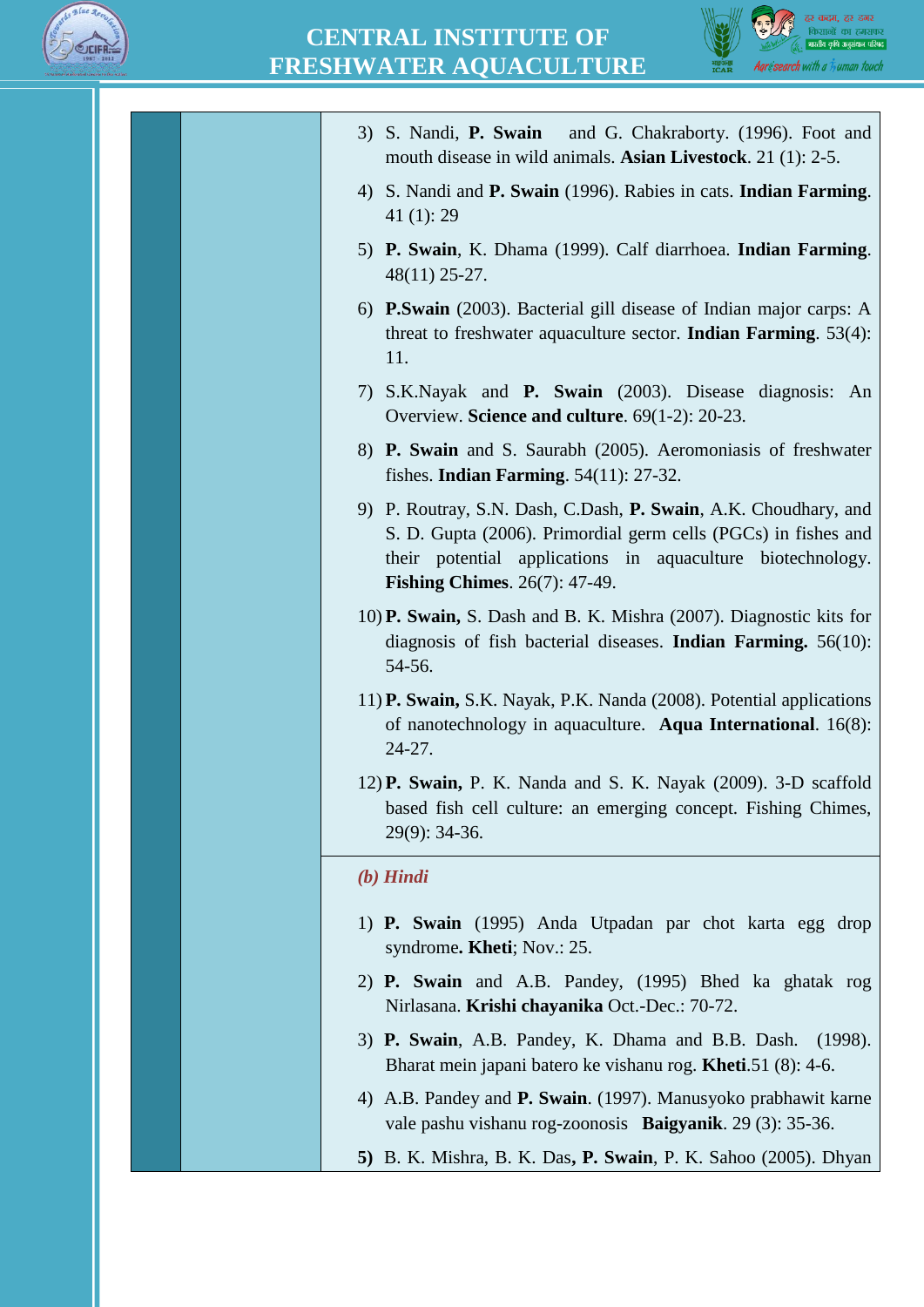



rakhe machhaliyan ki sehat ka. **Kheti**. 58(2): 11-17. **6)** B.K.Mishra, P. K. Sahoo**, P. Swain** and B. K. Das (2004). Machhaliyan ki samasya bimariya tatha unka bachab ebam niyantran. **Nilitima**.4&5(6): 43-44. 7) S.K. Swain, S.Chandra, **P.Swain** and N.Sarangi (2007). Rozagar ki Disa mein alankarik matsyaki. **Kheti**. 60(8): 3-7. *(c) Oriya* 1) S.Dash and **P.Swain** (2005). Maa machhara rogo o tara nirakarana. Mastya O Ama Bikasha. 1(1): 19-21. 2) **P.Swain** and S.Dash (2005). Sitadinare machhara rogo o tara nirakarana. Mastya O Ama Bikasha*.*1 (2): 29-31. 3) **P.Swain** and S.Dash (2006). Sitadinae machha rogo o tara nirakarana. The Samaja, p –13, 23/11/06. 4) **P. Swain**, S.Dash (April, 2006). Macha rogara niyantrana bidhi, (in Oriya), pp- 199-201. Matsya O Ama Bikash, published by Innovate Orissa Initiative, Bhubaneswar. 5) **P. Swain**, S.Dash (April, 2006). Rangini machara roga o tara nirakarana (in Oriya) pp- 199-201. Matsya O Ama Bikash, published by Innovate Orissa Initiative, Bhubaneswar. 6) **P. Swain**, S.Dash (April, 2006). Susta macha o adhika janal pain roga pratirodhaka sakti, udhigiraka ausadha, Immunoboost-C (in Oriya) pp- 199-201. Matsya O Ama Bikash, published by Innovate Orissa Initiative, Bhubaneswar.

# **Other Important Publications**

| $\mathbf{A}$ . | <b>Books</b>          | 1) <b>P. Swain,</b> P. K. Sahoo and S. Ayyappan (2006). Fish and       |  |  |
|----------------|-----------------------|------------------------------------------------------------------------|--|--|
|                | <b>Written/Edited</b> | Shellfish Immunology: An Introduction, published by Narendra           |  |  |
|                | for Students          | publishers, Delhi, (ISBN 81-85375-90-9).                               |  |  |
|                | and teachers          | P. Swain, K. D. Mahapatra, J. K. Jena, P. Das, P. Routray, B. K.<br>2) |  |  |
|                |                       | Das, A. S. Mahapatra, H. K. De, B. B. Sahu and P. Jayasankar           |  |  |
|                |                       | (2012). Rohu (Labeo rohita) Database, Published by CIFA,               |  |  |
|                |                       | Bhubaneswar (ISBN 978-81-924918-0-6).                                  |  |  |
|                |                       | B. K. Mishra, P. Swain, P. K. Sahoo, B. K. Dash and N. Sarangi<br>3)   |  |  |
|                |                       | (2007). Disease Management in Freshwater Pisciculture,                 |  |  |
|                |                       | published by Agrotech Publishing Academy,<br>Udaipur,                  |  |  |
|                |                       | Rajasthan (ISBN 81-8321-059-7).                                        |  |  |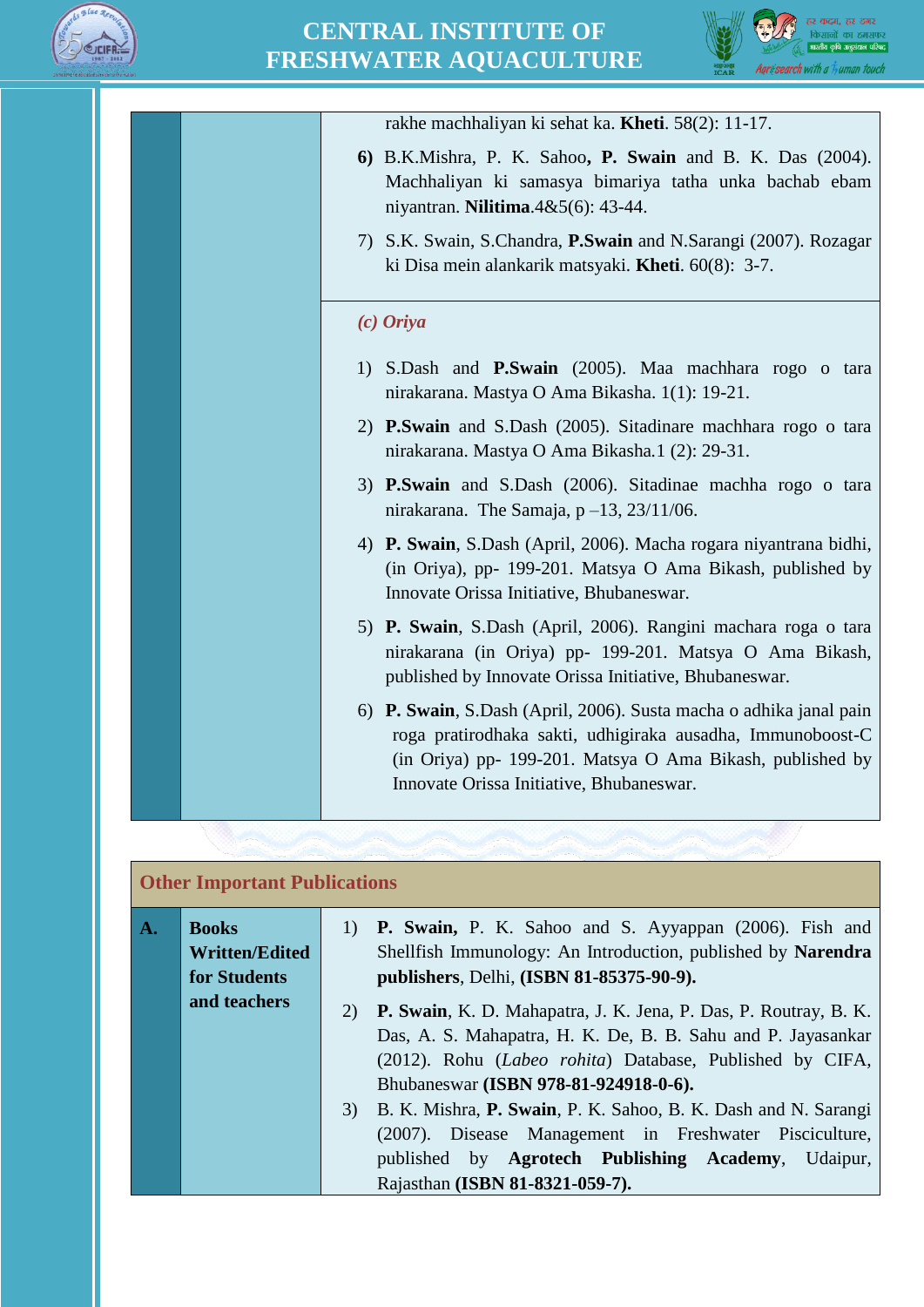



|           |                                     | S. K. Swain, P. Swain, B.R. Pillai, M. Raghunath and P.<br>4)<br>Jayasankar (2012). Lead papers on Strategies for aquaculture<br>development on the occasion of National conference on<br>Aquaculture: Fish for Billion, in commemoration of silver Jubilee<br>celebrations. Published by CIFA, Bhubaneswar (ISBN 978-93-<br>$5067 - 472 - 7$ .<br>B. K. Mishra, P. Swain and B. K. Das (2011). Concepts of<br>5)<br>HACCP and its application in Aquaculture. Published by CIFA,<br>Bhubaneswar (ISBN 978-81-924918-1-3).                       |
|-----------|-------------------------------------|--------------------------------------------------------------------------------------------------------------------------------------------------------------------------------------------------------------------------------------------------------------------------------------------------------------------------------------------------------------------------------------------------------------------------------------------------------------------------------------------------------------------------------------------------|
| <b>B.</b> | <b>Books written</b><br>for Farmers | 1) B. P. Sethi, B. Sahu and <b>P. Swain</b> (2008). Matsya O Ama<br>Bikash, Fish and our development (in Oriya), Published by<br>Innovate Orissa Initiative, Bhubaneswar.<br>2) B. K. Mishra, P. Swain, B. K. Das and P. Jayasankar (2011).<br>Management of Freshwater fish Diseases. Published by CIFA,<br>Bhubaneswar.<br>3) S. K. Swain, P. Swain, B. K. Das and S.C. Rath (2012) Ame O<br>Ama Krushak, We and Our Farmers. Published by Orissa<br>Krushak Samaj, Bhubaneswar on the occasion of World Food<br>Day, $16^{th}$ October, 2012. |
|           |                                     |                                                                                                                                                                                                                                                                                                                                                                                                                                                                                                                                                  |

| <b>Honours/Awards/</b><br><b>Recognitions</b> | • ICAR National fellowship for the year 2010-2011 by ICAR,<br>Ministry of Agriculture, Govt. of India, New Delhi                                               |
|-----------------------------------------------|----------------------------------------------------------------------------------------------------------------------------------------------------------------|
|                                               | <b>ICAR Hari Om Ashram Trust Award for the biennium 2008-</b><br>$\blacksquare$<br><b>2009</b> by ICAR, Ministry of Agriculture, Govt. of India, New Delhi     |
|                                               | • ICAR award for outstanding team research for the biennium<br>2001-2002 by ICAR, Ministry of Agriculture, Govt. of India, New<br>Delhi as Team Leader         |
|                                               | • ICAR award for outstanding team research for the biennium<br>2003-2004 by ICAR, Ministry of Agriculture, Govt. of India, New<br>Delhi. as <b>Team Member</b> |
|                                               | " ICAR Lal Bahadur Shastri Young Scientist Award for<br>Agricultural Research for the biennium 1997-98                                                         |
|                                               | <b>BOYSCAST fellowship award, 2000</b> sponsored by <b>Department</b><br>$\mathbf{u}$ .<br>of Science and Technology, Govt. of India, New Delhi.               |
|                                               | Special award by Directorate of Extension, Ministry of<br>$\blacksquare$<br>Agriculture, New Delhi, 1987                                                       |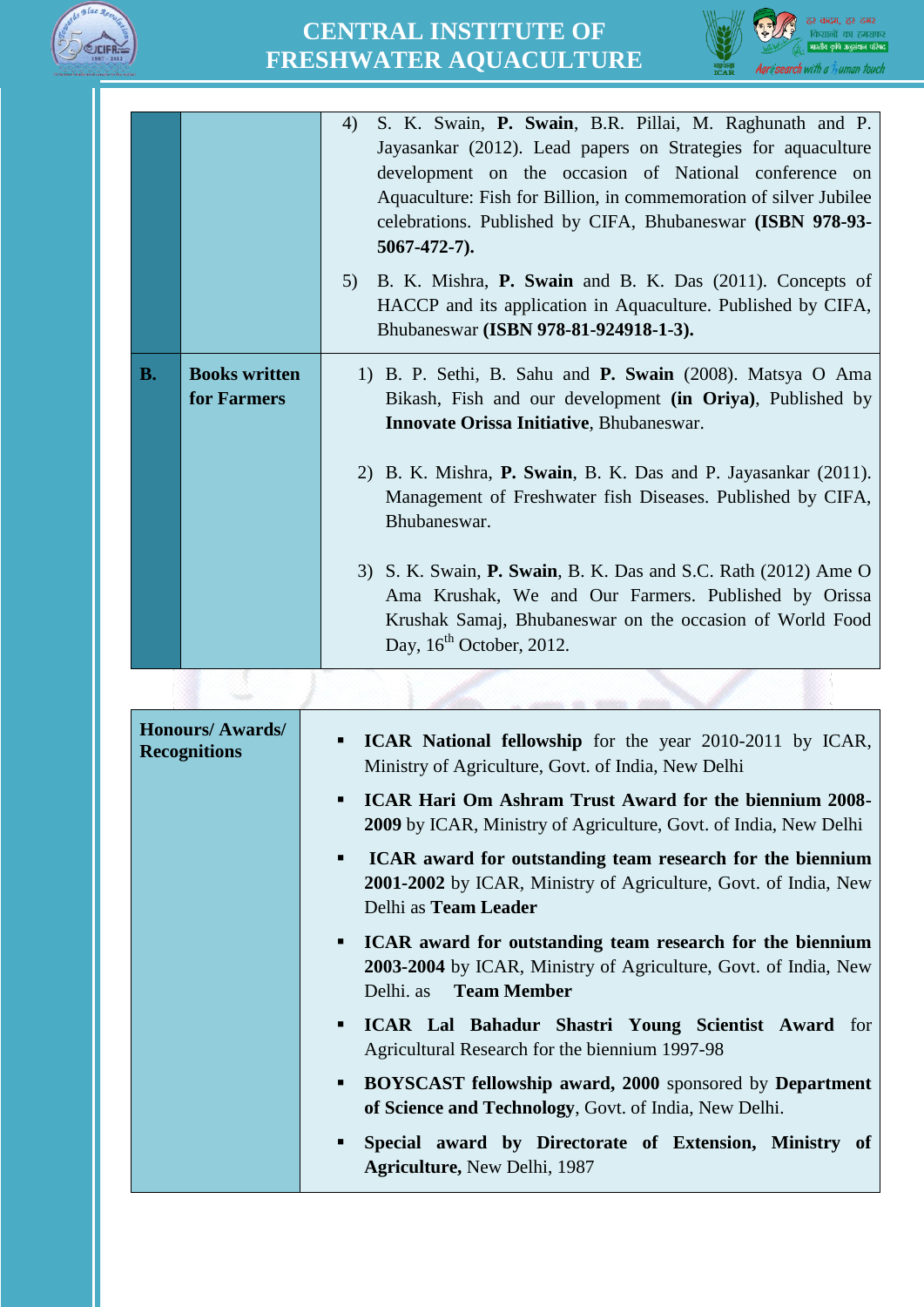



- **Best Young Scientist Award-** 2003 **by Dr Hiralal Chaudhuri Fisheries Foundation, Mumbai.**
- **Best young scientist award** of CIFA for the year 2001.
- **World food day special award- 2007** by **Orissa Krusak Samaj, Bhubaneswar,**
- **Odisha University of Agriculture and Technology Gold medal**

### **Foreign Deputations**

| Sl.<br>No.     | <b>Duration</b> |                | <b>Institute and the country</b>                                   | <b>Purpose of visit</b>                                                                        |  |
|----------------|-----------------|----------------|--------------------------------------------------------------------|------------------------------------------------------------------------------------------------|--|
|                | <b>From</b>     | T <sub>0</sub> |                                                                    |                                                                                                |  |
|                | 20-03-2001      | 05-08-2001     | <b>IOWA</b> state University<br>and University of<br>Maryland, USA | Training on molecular<br>diagnostics                                                           |  |
| $\overline{2}$ | 10-07-2010      | 24-07-2010     | Michigan State<br>University, East Lansing,<br>MI, USA             | Delegation of ICAR on<br><b>Intellectual Property</b><br>Management and Technology<br>Transfer |  |
| 3              | $5-09-2011$     | 31-11-2011     | University of Copenhagen                                           | Training on nanotechnology                                                                     |  |

| <b>National/International Assignments</b> |                                                                                                                                                                                                                                                                                                                                                                                                                                                              |  |
|-------------------------------------------|--------------------------------------------------------------------------------------------------------------------------------------------------------------------------------------------------------------------------------------------------------------------------------------------------------------------------------------------------------------------------------------------------------------------------------------------------------------|--|
| <b>Expert member</b>                      | <b>IPR</b> expert for Central Rice Research Institute, Cuttack.<br>Delegation of ICAR on Intellectual Property Management and<br><b>Technology Transfer</b> to Michigan State University, East Lansing,<br>MI, USA under ICAR-MSU partnership development program to<br>gain knowledge on enhancement of IPR activities in ICAR.<br><b>Member, Zonal Technology Management Committee of Indian</b><br><b>Council of Agricultural Research for east zone.</b> |  |
|                                           | <b>Member –Secretary</b> of Institute technology management Unit<br>(ITMU) of CIFA, Bhubaneswar.<br>Editor of a monthly Oriya Magazine "Matshya O Ama<br>Bikasha" for farmers published by Innovate Orissa Initiative,<br>Bhubaneswar.                                                                                                                                                                                                                       |  |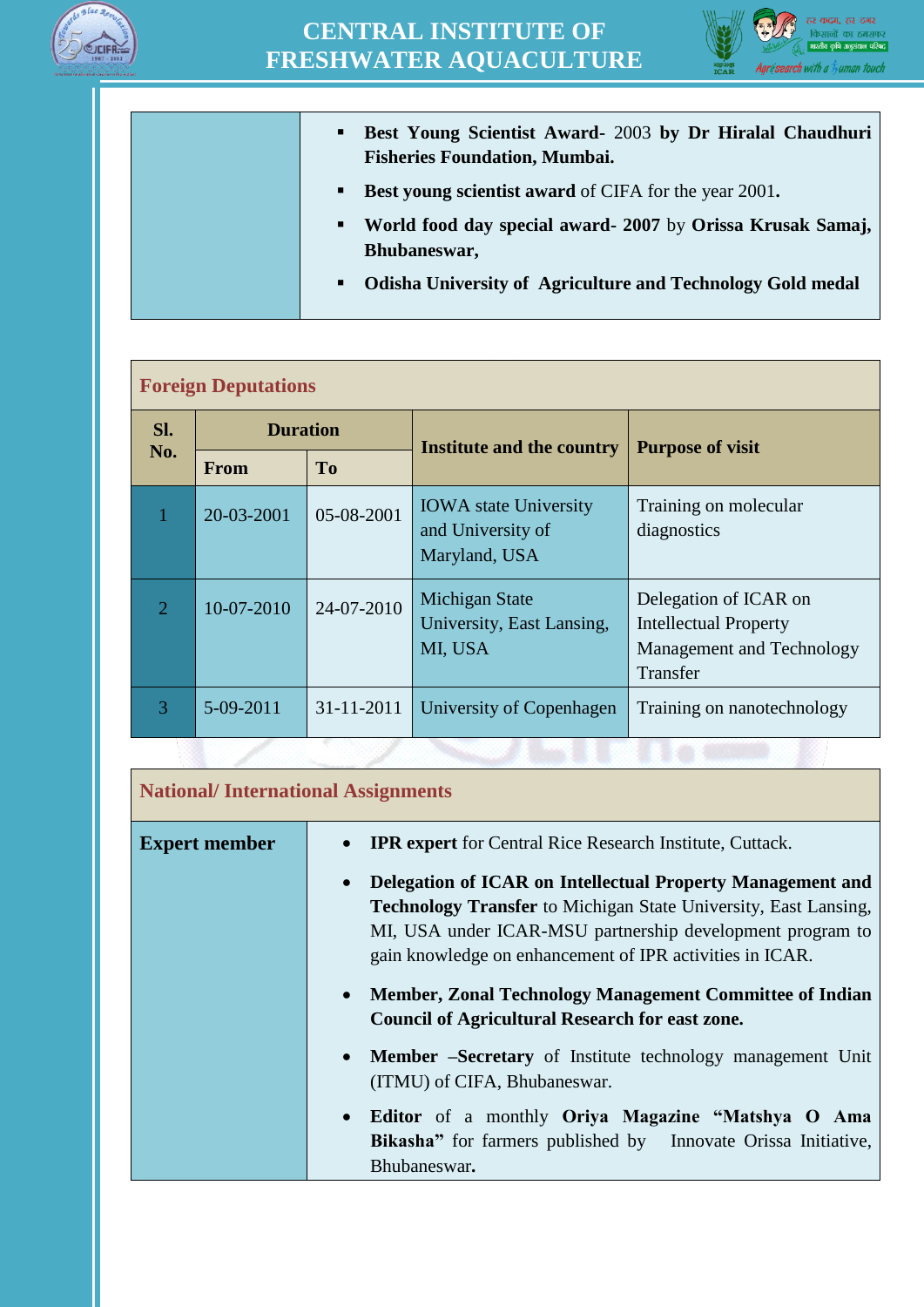



|                                                                                    | Associate Editor of E-Planet, journal published by Organization<br>$\bullet$<br>for protection of ecosystem, environment and endangered<br>species, Bhubaneswar.                                                                                                                                                                                                                                                                                                                                                                                                                                                                                                                |
|------------------------------------------------------------------------------------|---------------------------------------------------------------------------------------------------------------------------------------------------------------------------------------------------------------------------------------------------------------------------------------------------------------------------------------------------------------------------------------------------------------------------------------------------------------------------------------------------------------------------------------------------------------------------------------------------------------------------------------------------------------------------------|
|                                                                                    | FAO/CIFA/NACA Expert Consultation on the Intensification of<br>$\bullet$<br>Food Production in Low Income Food Deficit Countries through<br>Aquaculture, Bhubaneswar, India, 16–19 October 2001.                                                                                                                                                                                                                                                                                                                                                                                                                                                                                |
|                                                                                    | <b>Expert-member</b> of project evaluation committee of ICAR funded<br>$\bullet$<br>APCess Scheme.                                                                                                                                                                                                                                                                                                                                                                                                                                                                                                                                                                              |
| <b>Guest faculty and</b><br>external examiner                                      | External Examiner and Guest Faculty Central Institute of Fisheries<br>$\blacktriangleright$<br>Education (CIFE), Mumbai, Vidyasagar University, West Bengal,<br>Utkal University, Bhubaneswar, Orissa University of Agriculture<br>and Technology(OUAT), Bhubaneswar, Central Agricultural<br>University, Imphal                                                                                                                                                                                                                                                                                                                                                                |
| <b>Reviewer for</b><br><b>International</b><br><b>Scientific Journals</b>          | Journal of Applied Microbiology (Wiley-Blackwell Publishing)<br>$\blacktriangleright$<br>$\blacktriangleright$<br>Journal<br>of Clinical<br>Microbiology<br>(American<br>Society<br>for<br>Microbiologists)<br>$\blacktriangleright$<br>Innate Immunity (International Endotoxin & Innate Immunity<br>Society)<br>$\blacktriangleright$<br>Fish and Shellfish Immunology (Elsevier sciences)<br>➤<br>Vaccines (Elsevier sciences)<br>Aquaculture nutrition (Wiley-Blackwell Publishing)<br>$\blacktriangleright$<br>Journal of Fish Biology (Wiley-Blackwell Publishing)<br>$\blacktriangleright$<br>$\blacktriangleright$<br>Aquaculture research (Wiley-Blackwell Publishing) |
| <b>Membership of</b><br>academies/<br>scientific societies/<br>professional bodies | of<br>Indian<br>Life<br>member<br>the<br>Association<br>of<br>Veterinary<br>➤<br>Microbiologists, Immunologists and Specialists in Infectious<br><b>Diseases</b><br>$\blacktriangleright$<br>Life member of Agricultural Research Service Scientists' Forum<br>$\blacktriangleright$<br>Life member of Organization for protection of ecosystem,<br>environment and endangered species                                                                                                                                                                                                                                                                                          |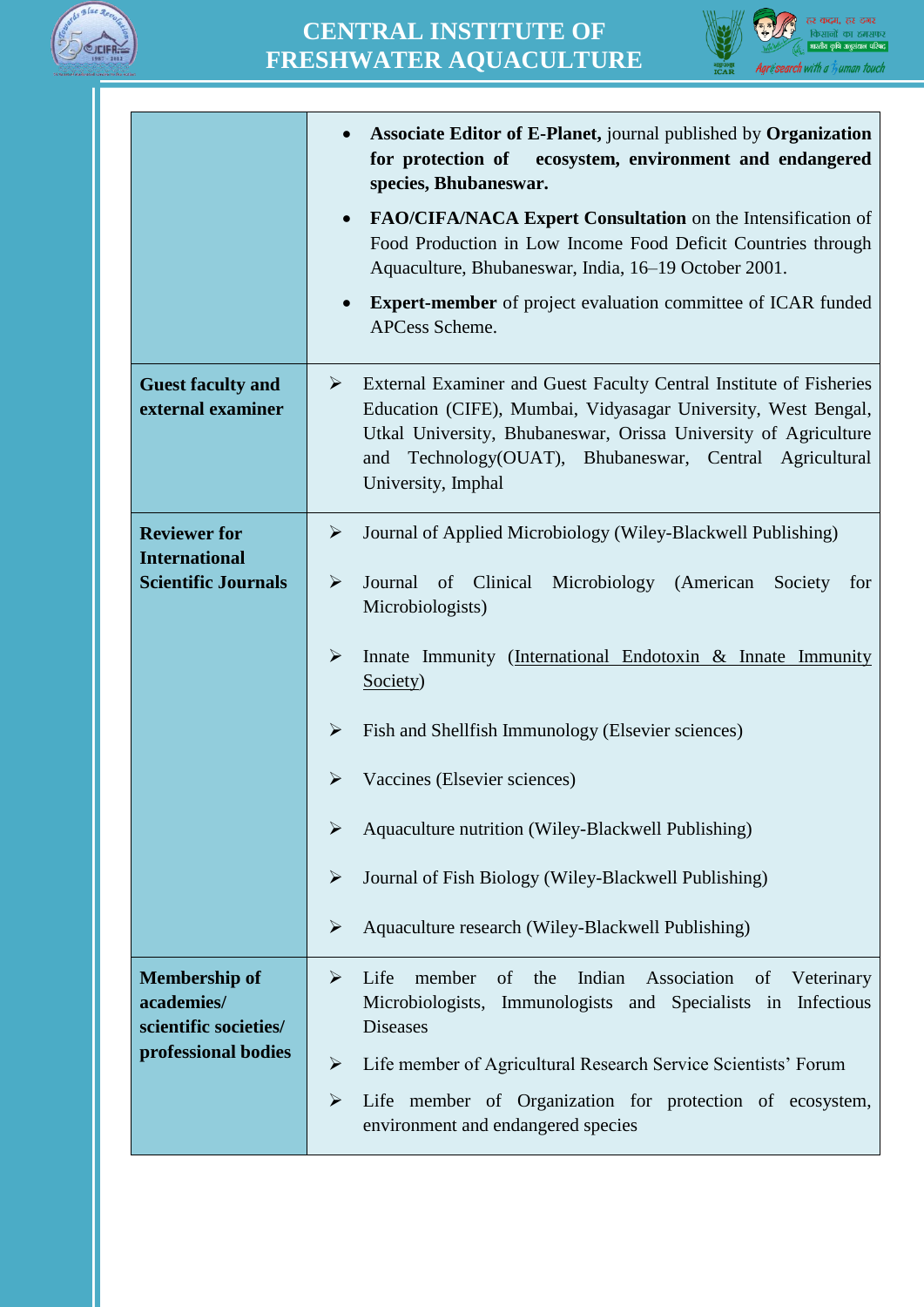



| Trainings/<br>Workshops,<br>seminars   | $\blacktriangleright$<br>secretary, Scientists-Industry interface meet on<br>Organizing<br>commercialization of diagnostic kits and therapeutics held at CIFA,<br>9 <sup>th</sup> September, 2003                                                                                     |
|----------------------------------------|---------------------------------------------------------------------------------------------------------------------------------------------------------------------------------------------------------------------------------------------------------------------------------------|
| organized                              | $\blacktriangleright$<br>Co-Convener, Workshop on Concepts of HACCP and its<br>application in aquaculture held at CIFA from 22-24 Sept. 2009.                                                                                                                                         |
|                                        | Co-Convener, Second Workshop on Concepts of HACCP and its<br>➤<br>application in aquaculture held at CIFA from 9-11, Nov. 2010.                                                                                                                                                       |
|                                        | $\blacktriangleright$<br>Co-Convener, Second Workshop on Concepts of HACCP and its<br>application in aquaculture held at CIFA from 28-30, Aug. 2011                                                                                                                                   |
|                                        | $\blacktriangleright$<br>Course Coordinator and faculty member, contributed to around<br>thirty training programmes on "Fish Health Management" to state<br>fisheries department officials, entrepreneurs and fish farmers of the<br>country.                                         |
|                                        | $\blacktriangleright$<br>Co-Course Director, Winter school on Application of molecular and<br>serological tools in fish disease diagnosis held at CIFA from. 9-29,<br>Nov. 2009.                                                                                                      |
|                                        | $\blacktriangleright$<br>Course Coordinator, Summer School on Disease diagnosis and<br>health management of Freshwater fish and shellfish held at CIFA,<br>06-26, July, 2004.                                                                                                         |
|                                        | $\blacktriangleright$<br>Member, Organising Committee, National<br>conference<br>on<br>Aquaculture: Fish for Billion in commemoration of silver Jubilee<br>celebrations of CIFA, 16-17, March, 2012                                                                                   |
|                                        | $\blacktriangleright$<br>Member, Organising Committee, The brain storming meet on<br>aquaculture 2025: Challenges and opportunities during 7-8 June,<br>2008.                                                                                                                         |
| <b>Service to farming</b><br>community | Diagnosed and suggested remedial measures for more than 2000<br>➤<br>fish disease cases received at CIFA by farmers as well as<br>ornamental and carp breeding unit of CIFA till 2012.                                                                                                |
|                                        | Participated in several Doordarshan programmes such as Krushi<br>≻<br>Darshan, Palishree on "Diseases in freshwater aquaculture and their<br>management" and different topics on aquaculture practices at<br>Doordarshan Kendra, Bhubaneswar and also in All India Radio,<br>Cuttack. |
|                                        | Attended 29 Disease outbreaks in different districts of Orissa,<br>≻<br>Andhra Pradesh, Tamilnadu and West Bengal.                                                                                                                                                                    |
|                                        | Expert of fish diseases for KISAN HELPLINE at CIFA for<br>➤<br>attending the phone calls and queries from farmers regarding<br>disease aspects of fish and<br>suggesting remedial measures.                                                                                           |